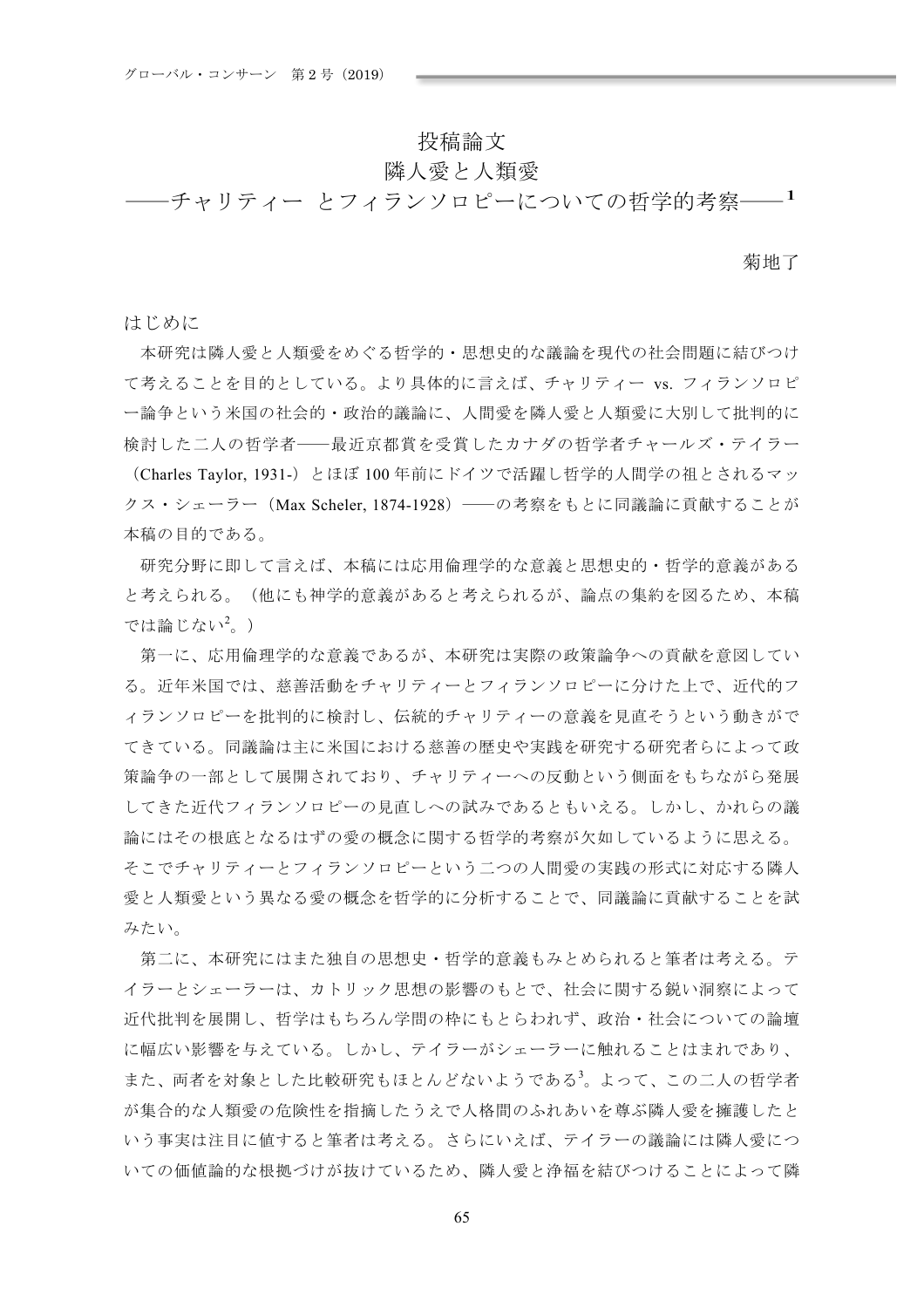人愛の価値の優位性を根拠付けようとするシェーラーの議論は、テイラーにとっても検討 の価値があるように思われる。また、現象学黎明期の立役者のひとりであり、実質的価値 倫理学を提唱したシェーラーの愛の概念の分析を現代米国の政治的·社会的論争やテイラ 一の社会理論につなげる試みは、近年の欧米の政治哲学における愛の概念の再評価や日本 の倫理学における現象学的倫理学の意義への問いとの関連からも意義深いものであるとも 筆者は考える<sup>4</sup>。

本稿は4節で構成されている。第1節では米国におけるフィランソロピー批判を概観す る。続く第2節ではその骨子を示すために、広義での「貧者」(要援助者)が隣人愛を呼 び起こす宗教的福者から人類愛の理想の元に対処されるべき「課題」である社会的弱者へ と変容する歴史的経緯を概観する。第3節ではテイラーの近代批判における人類愛の危険 性に関する指摘とその対策としてのアガペーのネットワーク論を論ずることで近代的フィ ランソロピーの問題点と伝統的チャリティーの利点に関する理解を深める。続く第4節で はシェーラーによる隣人愛の価値論的考察をかれの「聖価値」や「浄福」の概念と結びつ けて分析することでチャリティーに特殊な価値とは何かを探求する。そして最後に前節ま での議論を総括した上で今後の展望を示す。特にフィランソロピーとチャリティーを相対 的に対峙させて二者択一を迫るのではなく両方の理解を深めたうえでフィランソロピーに おいて注意すべきリスクの回避とチャリティーに特有の効果を社会的に有効活用するべき だという提言をもって本稿の結びとしたい。

1. 現代米国におけるフィランソロピー批判

現代米国では"charity"も"philanthropy"も慈善という意味でほぼ同義的に使われることも あるが、歴史的なルーツを紐解くと両者には明白な違いがある。元来"charity"はキリスト 教の信仰の実践に根ざした個人的かつ宗教的な慈善の実践であり、他者との共苦を含むも のであった (Gross 2003: 30)。他方 "philanthropy" は 17 世紀後半に英国で使い始められ た用語であり、理性を通した社会改革という啓蒙主義的なプログラムと関連づけられて使 用されてきた (Gross 2003: 30) 5。

米国におけるチャリティー対フィランソロピー論争はフィランソロピー批判という形で 目にすることが多い。これは近代ではフィランソロピーがそもそも前時代的とされるチャ リティーの対抗馬として扱われてきたからでもあるが、貧富の差が大きな政治問題となっ ている現代米国政治において富裕層の財団活動が政治問題化しているからでもある $^6$ 。つま り、同論争は歴史学者や社会学者も参加している政策論争の一部であるともいえよう。以 下、最も象徴的である Amazon.com の創業者で CEO のジェフ・ベゾスを例にとってみてみ よう。

2018年9月ジェフ・ベゾスは20億米ドルを主にホームレスを援助するチャリティーに 寄付することを発表した (Weise 2018) 。ベゾスが世界有数の規模を誇ると同時に従業員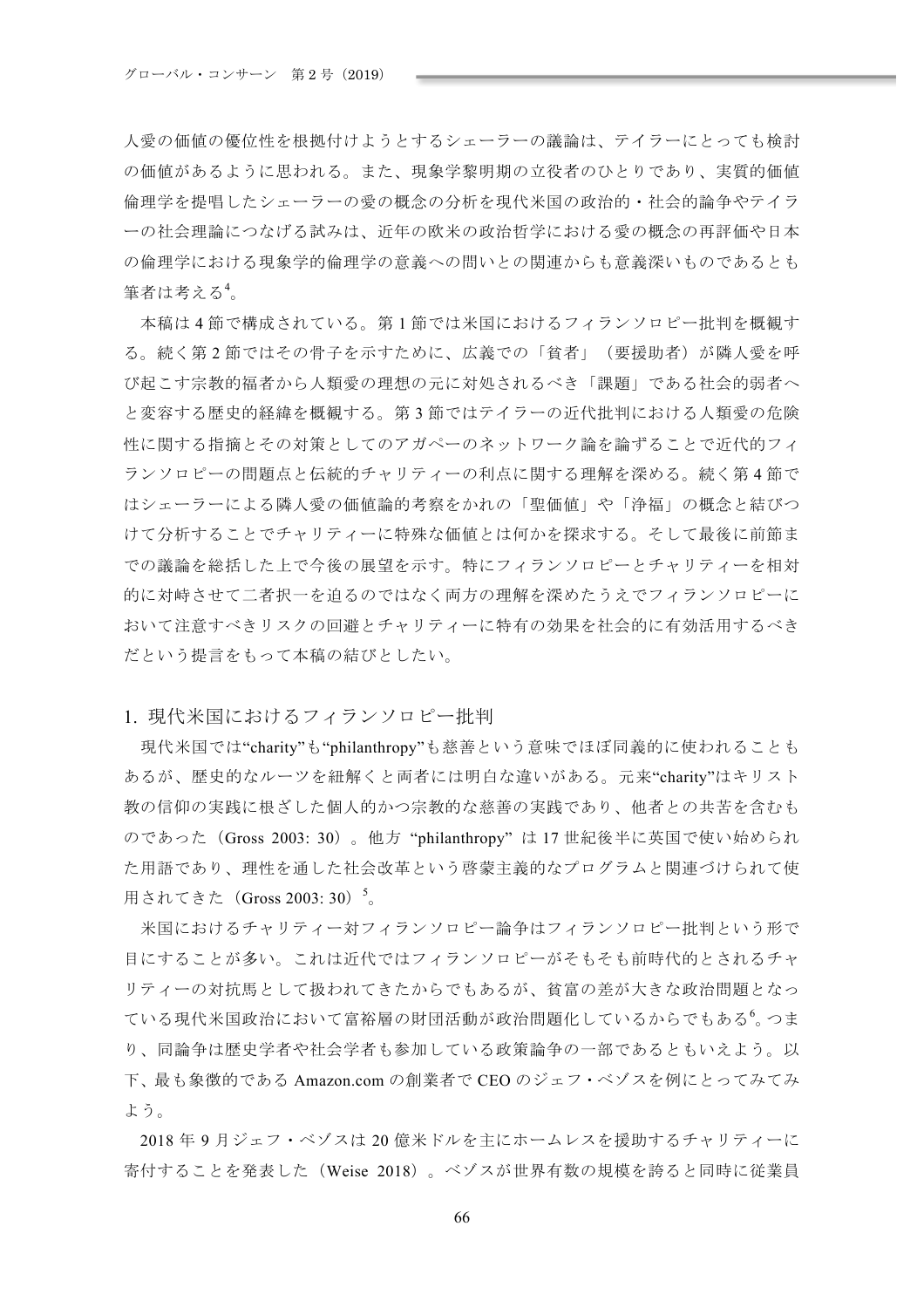の扱いなどに関して様々な問題を指摘されている Amazon.com の経営者であること、そし てかれがビル・ゲイツなど他の著名な経済人と比較してそれまであまり慈善に関わってこ なかったこともあって、このニュースは耳目を集めることとなった。そして、決断の前年 にベゾスがソーシャルメディア上で直接的な慈善戦略を選択する旨を表明したことも様々 な批判を含めて大きな議論を呼んだ。ベゾスは次のようにツイートしてフォロワーの意見 を求めたのである。

私は長期的な視野に立って仕事をすることがほとんどですが、慈善事業の戦略とし ては正反対のものを考えています。慈善事業に関しては「いますぐ」という逆のこ とにひかれるのです。一例を挙げるとすれば、私はここシアトルにある"Mary's Place"に強く感化されています(Bezos 2017、拙訳)<sup>7</sup>。

2018年にベゾスが寄付計画の内容を発表したときに(ベゾスの所有する)ワシントン· ポスト紙に擁護論を寄稿したのは米国有数のシンクタンクである都市問題研究所 (Urban Institute) に勤める歴史学者であり、同論争の中心人物の一人であるベンジャミン・ソスキ スであった (Soskis 2018)。冒頭でまずソスキスはベゾスの意志表明がフィランソロピー 業界では狂人の戯言として受け止められるものだと述べる。なぜならフィランソロピスト は長期的な視野のもとで社会問題の根源を根絶すること、社会システムを改善することを 目指すからである。かれはフィランソロピストの典型的な考え方を次のようにまとめてい る。

チャリティーは感傷的衝動に促される浪費であったが、近代的フィランソロピーは 効果的であろうとする。チャリティーは症状を抑えようとしたが、フィランソロピ ーは病原に取り組もうとする。チャリティーは宗教的責務であったが、フィランソ ロピーは実験室や取締役会から学んだ論理で動く。チャリティーは視野が狭いが、 近代的フィランソロピーは地域的・国家的・ひいては国際的問題までみる。チャリ ティーは一時的に貧しい人々の境遇を改善できるかもしれないが、フィランソロピ ーは貧困自体を根絶する。 (Soskis 2018)

このような批判に対してソスキスは伝統的なチャリティーを擁護する。チャリティーの 側からのフィランソロピストへの批判は単純に次の一言でまとめられる。「フィランソロ ピストは人類を愛していると主張するが、それぞれの人間を愛しているようにはあまり思 えない。」 (Soskis 2018) チャリティーは、苦しむ人々と直に関わり、被援助者の主体性 を尊重し、野心的ではなく謙虚である。そして、このようなチャリティーは冷淡で傲慢で 官僚的で鈍感な現代社会においては創造的破壊をもたらす存在となれるのではないか、と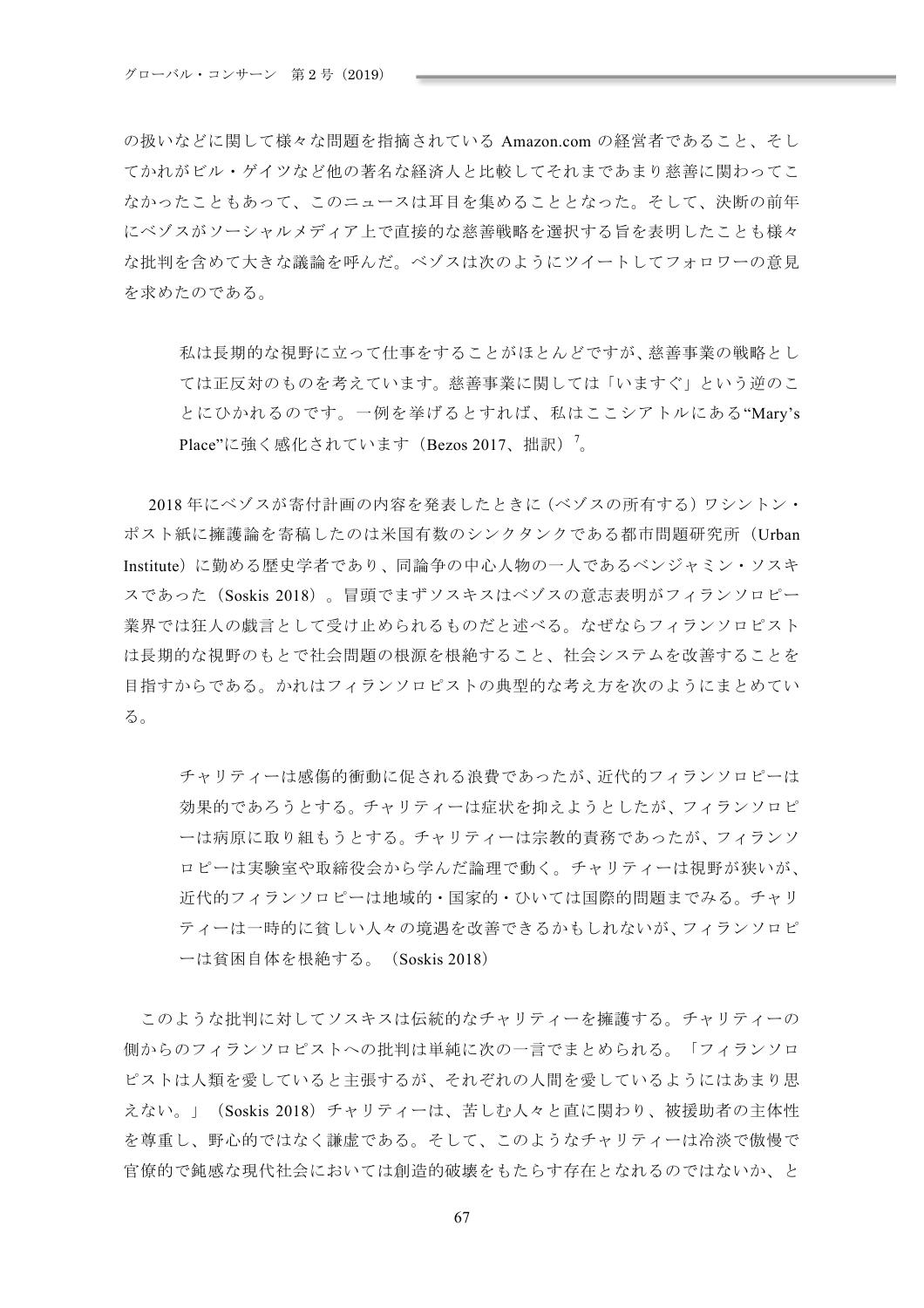ソスキスは主張するのである。

さて、ソスキスが述べている通り、チャリティーとフィランソロピーの対立はいまに始 まったことではない。ソスキスは同記事では少なくとも16世紀頃からそのような対立が始 まっているというが、慈善活動が組織化・専業化されると個人間のチャリティーで培われ てきた人間性が失われてしまうのではないかという懸念は、慈善の現場には常に付き物で あり続けたといえよう。しかし、近現代におけるフィランソロピー事業の高度化・大規模 化 ─ 産業化 ─ によって伝統的なチャリティーが極端に脅かされるようになったことも また事実であろう。そこで以下第2節ではこの流れを歴史的に追ってみたい。

### 2 宗教的福者から社会的弱者へ:慈善史における「貧者」の役割の変遷

「チャリティー」 (charity) の語源がラテン語で神の愛を表す「カリタス」 (caritas) で あることからも明らかであるように、本来、チャリティーは宗教性の高い行為であった。 貧者の救済が神の意志であるという考え方はすでにユダヤ教においてみられたが、貧者の 姿にイエスの現存をみるキリスト教では、マタイ福音書の「最後の審判に関する譬え」(マ タイ 25: 31-66) においてみられるように、愛の実践である慈善は特に救済に直結する行為 であると信じられてきた。聖クリュソストモ (347-407) は次のように述べている。「貧し い信者をみかけたら、祭壇を目の前にしていると思いなさい。乞食と出会ったら、侮辱す るのではなく、尊敬しなさい。」 (Chrysostom 1979)。

古代教会における慈善の実践の場は手工業や農業などの経済活動の中心である所帯が主 であった。つまり、現代では公共の福祉と渾然となるキリスト教の慈善は––例えばドイ ツでは同国最大の雇用者数を誇るカトリックの福祉組織カリタスとプロテスタント系のド イツ福音主義教会の運営するディアコニーで働くおよそ100万人が多くの医療・福祉施設 を担っている (Braun 2017) – 古代キリスト教では家庭中心のもてなしから始まったの である (Pohl 1999)。やがて、中世がはじまり、修道院や慈善施設が中心的な役割を担う ようになったあとも、信者自身が対象者に接して慈善を施すことは宗教的に重視されてい た。聖餐(Eucharistia)と奉仕(Diakonia)は当時のキリスト教信仰において不可分な関係 にあるとされていたからである (Pompey 2006)。宗教改革後、慈善による恩寵が否定さ れたプロテスタント諸国において慈善活動は一時期衰退の憂き目をみたが、代わりに公権 力による福祉政策が進むこととなった (Pompey 2011)。

南北戦争前、産業化の進む米国では、いわゆる第二次大覚醒 (1800 年代-1830年代)の 波を受けて、千年王国の到来を招くためにユートピア社会の構築を促そうというキリスト 教信仰が流行し、さまざまな社会運動が起こった (Soskis 2010: 10-74: Beer 2015b: 42-44)。 また南北戦争後、富の蓄積と労働者の貧困、科学主義の広がりなどを背景に、社会改革の 推進による貧困や罪の撲滅が叫ばれるようになり、いわゆる進歩主義の時代 (1890 年代 -1920年代)には、「科学的慈善」(Scientific Charity)の重要性が強調され、「その場し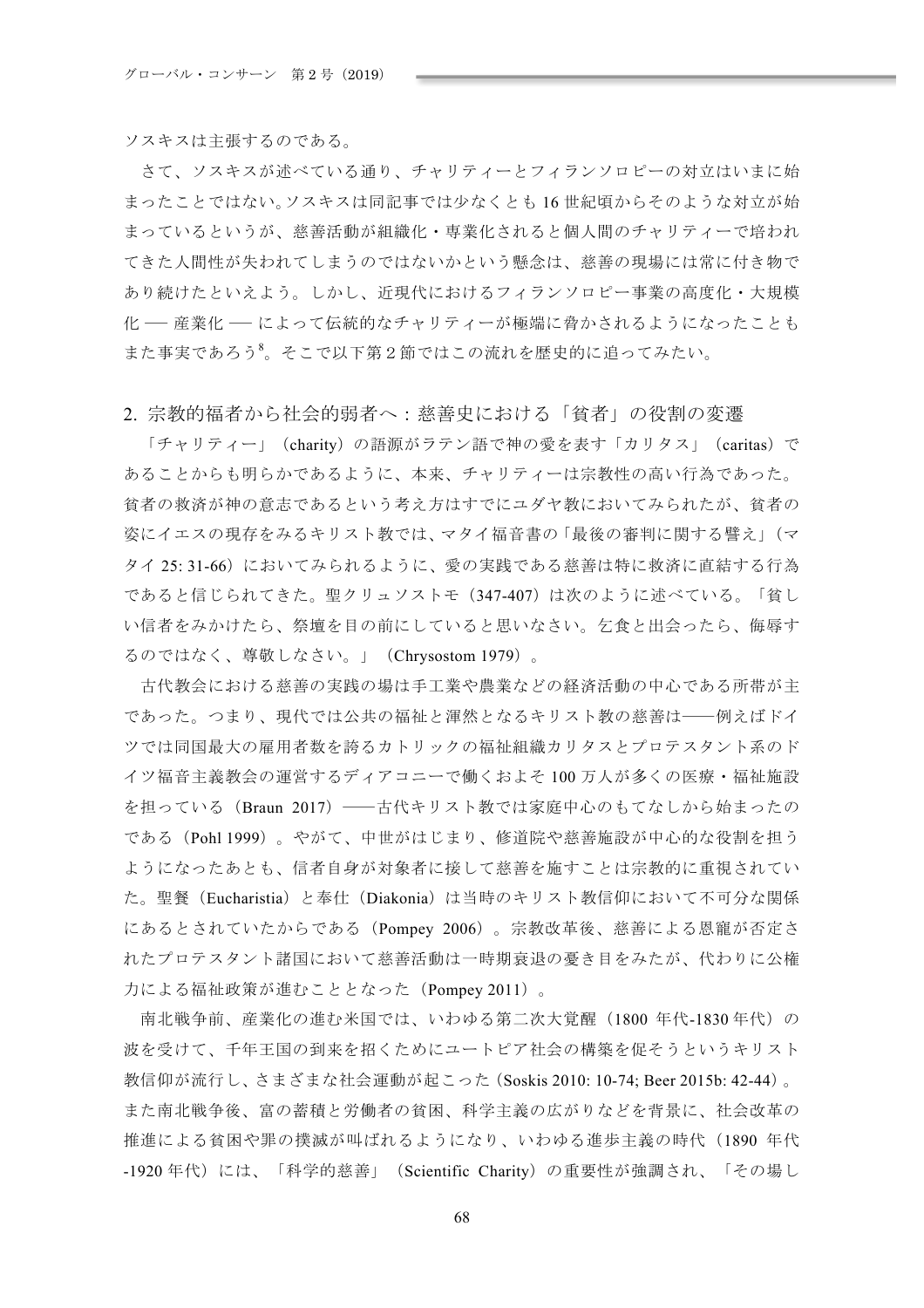のぎ」の伝統的チャリティーは前時代的であるとする見方が広がった $(Soskis 2010: 75-128)$ 。

この背景にはまた米国における多数派プロテスタントと少数派カトリックの宗教的対立 もあった。(これは同時にアングロサクソン系対アイルランド系やイタリア系の「人種」 対立でもあった (Jacobson 1999)。) 伝統的なチャリティーの実践にこだわり続けたカト リックの慈善活動家の多くは近代的フィランソロピーの実践者に時代遅れな自己満足だと 批判され、敵視された (Soskis 129-200)。ピューリタンに独特の貧者像を表す「乞食はキ リストの名を濫用し、貧困を使って怠惰を偽装している」という言葉はまず自立自尊の自 覚であったのだろうが、まさに上記の聖クリュソストモスの言葉とは好対照をなしている

(Gross 2003: 34)。とある「科学的慈善」の実践者によると、新時代の善きキリスト者は、 善きサマリア人のようにただ窮地に陥っている人を助ければよいのではなく、「エルサレ ムとエリコを結ぶ道における強盗対策と男たちに山賊となることを強いる社会状況の是正」 を同時に期するのである (Soskis 2010: 72-73)。

戦略的な取り組みを重視する近代的フィランソロピー活動が生活水準の向上をもたらし た反面、その貧困を神の恩恵や救済の契機ではなく解決すべき課題と捉える視点は社会に おける貧者の存在を「問題」とみなすことにつながっていった。たとえば、援助に値する 者と値しない者を分別することは、伝統的チャリティーの論理とは相容れない手法であっ たが、近代的フィランソロピー活動においては常套手段となった (Soskis 2010: 45; Beer 2015b: 41-52)。また、援助対象者の生活態度を調べ上げ、生活指導を援助の条件とする団 体も出現したが、そのような一方的な関係性は過干渉など多くの問題をはらんでいた

(Soskis 2010: 45; Beer 2015b: 41-52)。その最たる例として、ニューヨークのアイルラン ド系移民の子供が政府の協力を得た「慈善団体」によって半強制的に西部などの遠隔地に 養子に送られるということが何万件もあったとも報告されている (Brown & McKeown 2000: 15-18, Fitzgerald 2006: 78-149)

社会改革による貧困の撲滅を謳う近代的フィランソロピー活動の出現によって精神世界 における貧者の役割は –– 良くも悪くも –– 宗教的福者という肯定的存在から社会的弱者 という否定的存在へと変容を遂げた。それでも富者と貧者が生活の場を共有し都市毎の共 同体意識が非常に高かった 18 世紀まではまだ援助者と被援助者の間に人間的な触れ合い もあったが、経済発展と都市化の進展とともに慈善団体の組織化と専業化が進み、富者と 貧者の接触の機会も次第に減少していった (Gross 2003: 39-46)。

そしてこの時代に「貧者=問題」という図式の「科学的」支柱となってチャリティーと フィランソロピーの断絶を決定的にしたものはハーバート・スペンサーの社会進化論であ る。19世紀の近代的フィランソロピー活動の立役者の一人であるアンドリュー・カーネギ ー (1835-1919) は伝統的チャリティー活動を批判して次のように述べている。

われわれ人類の改良の最大の障害の一つは無差別なチャリティーである。怠け者や酔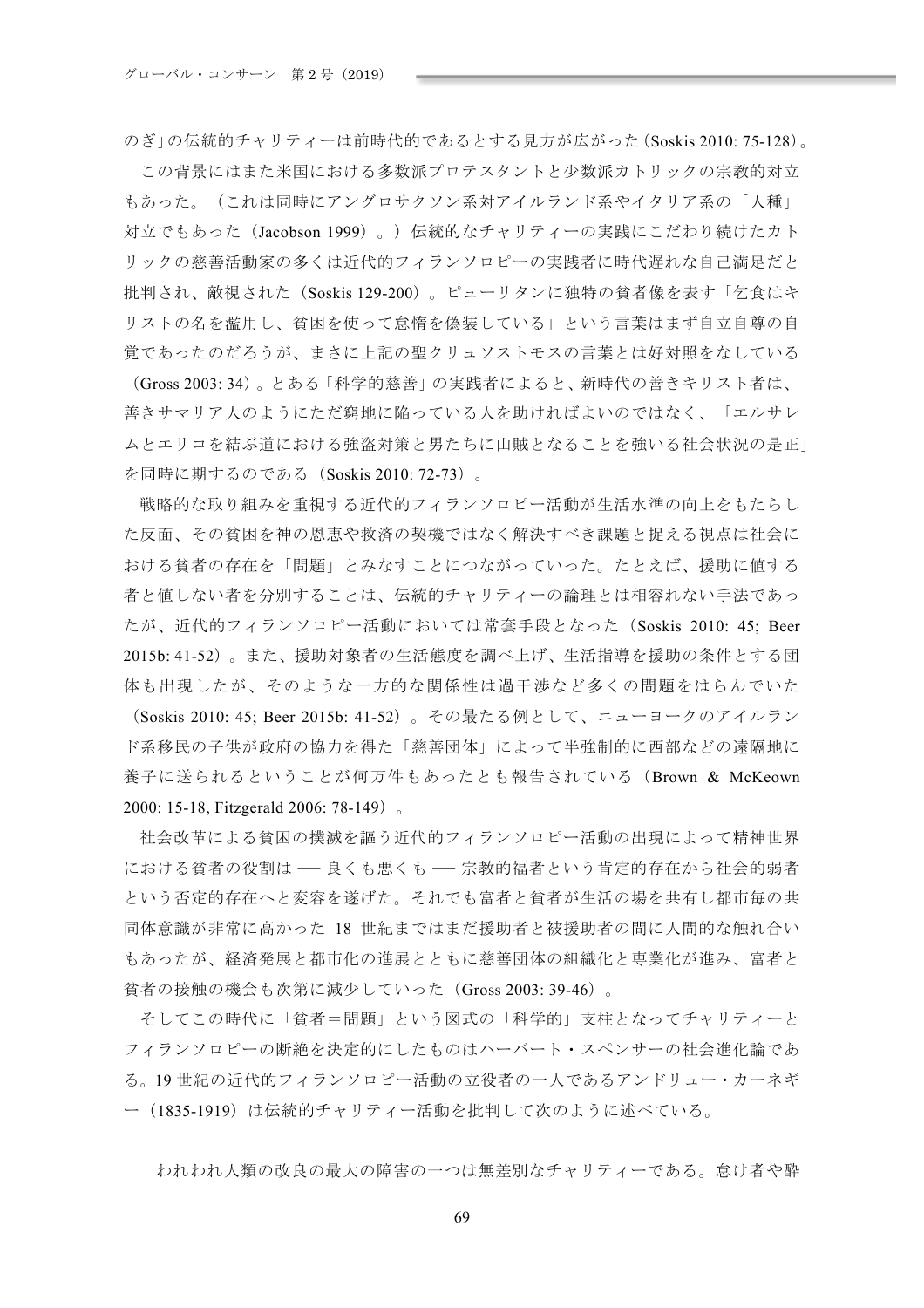っ払いなど援助に値しない者を蔓延らせるために富裕層の数百万ドルの資産を費やす くらいなら、かわりに海に投げ捨てたほうがましである。 (Carnegie 1965、拙訳)

カーネギーを始め近代的フィランソロピー活動の実践家や理論家の多くはスペンサーの 影響を色濃く受けており、カーネギーに至ってはスペンサーを師と仰ぎ私淑すらしていた (Soskis 2010: 216-217; Beer 2015b: 69-77)。 そしてのちにカーネギー財団やロックフェラ 一財団などの莫大な資金力と政治力を誇るフィランソロピー団体に支えられて発展した優 生学運動は、70,000人以上の米国人男女を被害者とする強制断種政策を生み出すこととな った (NPR 2016)。この官民一体の一大運動に当時も今も米国人に英雄視されている人々 が関わってきたことは決して忘れてはいけない事実であろう。ドイツ第三帝国や大日本帝 国の場合も同様といえようがこのような人間の尊厳が集団的に脅かされる危機的状況を作 り出した人間たちが「無能力・狂気・強制」によったなどという神話は真実を覆い隠して しまうからである(カプラン 2008; 84-86)。

たとえば、米国史上最も高名な法律家の一人で当代一流の知識人とされたオリバー・ウ ェンデル・ホームズ・ジュニア判事は強制断種政策の合憲性を認めた最高裁判決文の一節 で次のように述べている。「退廃した子孫が犯罪者として処刑されるか低能さゆえに飢餓 するかを待つよりは、明らかな不適格者たちの存続を社会が防止する方が世のためである。 低能者が三代も続けば十分であろう」
<sup>9</sup>。(ちなみに近年の研究によると「精神薄弱者」と して強制断種手術を施されたキャリー・バックは実際には性犯罪被害者であったようであ  $5$  (NPR 2016)  $_{\circ}$ )

また、産児制限運動の提唱者であり女性の権利の擁護者として有名なマーガレット・サ ンガー (1879-1966) はある著書で以下のスペンサーの記述を援用している。

役立たずを養うために優秀な人間に負担をかけるのは無慈悲の極致である。それは わざわざ後世に苦難を貯めておいてやるようなものだ。増殖し続ける低能者や怠け 者や犯罪者の集団を子孫に遺すこと以上の災いは他にないだろう。[中略] 目前の状 況の改善に気を取られて長期的な影響を顧みない感傷的な慈善活動は、極端な利己 主義より多くの悲劇をもたらすと考えてもよいだろう。 (Sanger 2008: Ch. V: 引 用元は Spencer 1996: Ch. XIV)

むろん本稿では産児制限活動や女性の権利の問題について議論をすることは目的としな い。しかし、ユートピア的な排除の理論のもつ「彼らが存在しないことが、他の人々のぜ ひとも望む事態 (desideratum) である」ということの危うさは明らかであろう (ラフルー  ${\cal T}$  2008: 313)。ひとたび「貧者」を「集団的課題」として見つめ始めると、根本的な改革 を目指す積極的施策が促される反面、「課題解決」の視点から出られなくなって、一人ひ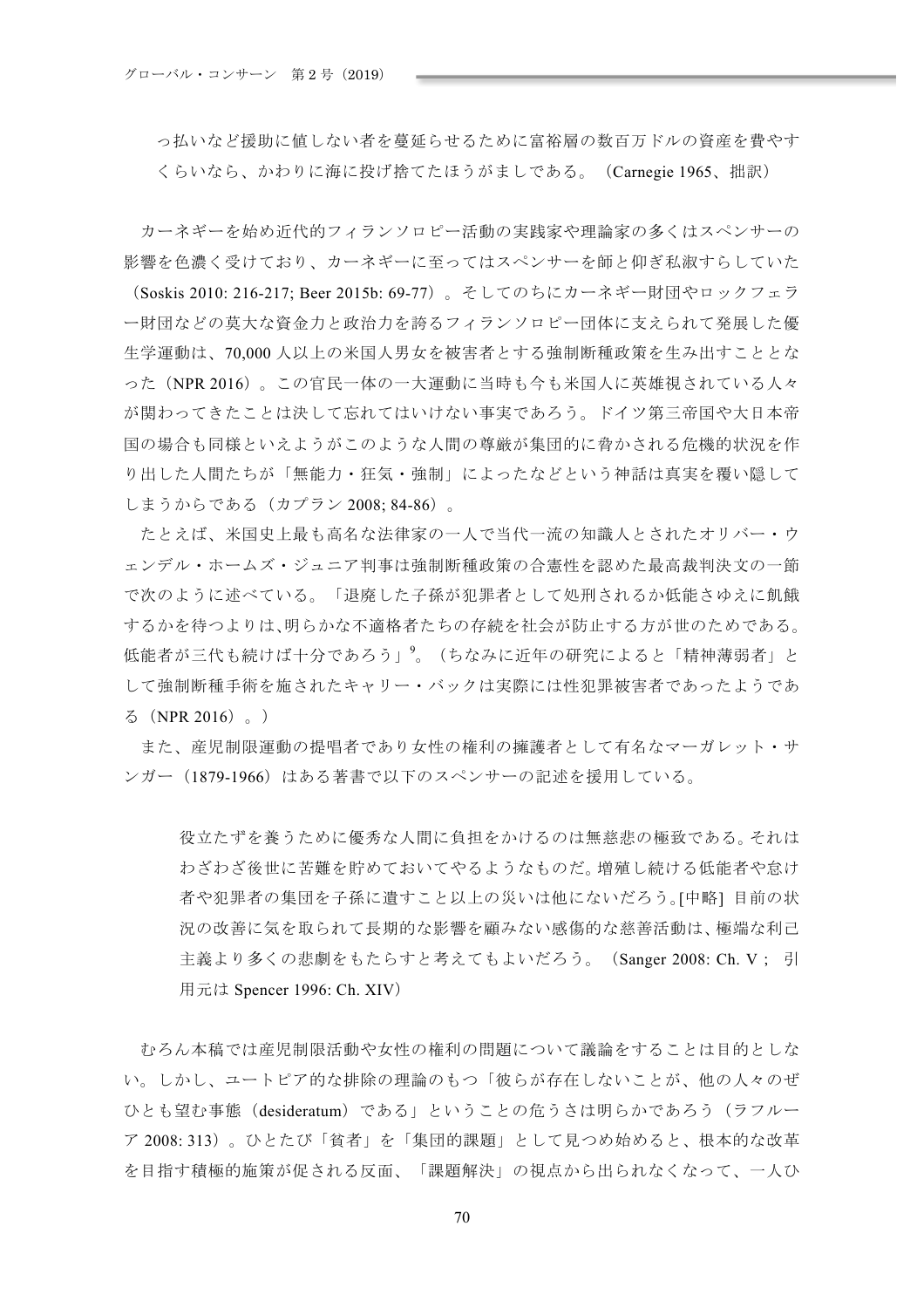とりの人間の顔が見えなくなる。そして究極的には米国優生学から生まれ出た大量殺戮計 画を含む実行計画は欧州へと輸入されていわゆる「ユダヤ人問題の最終解決」を含むナチ ス・ドイツの諸政策へとその姿を変えるのである (Black 2003: Black 2012)。

もちろん、フィランソロピーによって社会的弱者の救済が効果的に実施されるようにな ったということは事実であろう。しかし、今に至るまで格差や不平等は続き「社会的弱者」 は存在し続けており、かれらに対する差別や蔑視も根深くなっているのもまた真実ではな いか。そこで伝統的なチャリティーの意義を見直し人間的な触れ合いを重視する慈善の形 を検討することが現代米国のチャリティー擁護論者によって求められているのである。

その一人であるジェレミー・ビアは「真の人間的交わりの機会を増やし、その可能性を 強める」ことを慈善活動の主目的とする「慈善ローカリズム」を提唱しているが、かれは 自身の提言とチャールズ・テイラーの哲学との親和性を主張している (Beer 2015a)。そ こで次節ではテイラーが近著『世俗の時代』で展開する人間主義批判とアガペーのネット ワーク論を検討することで同問題への理解を深めたい。

## 3.C. テイラー: 差異を横断する隣人愛のネットワーク

チャールズ・テイラーは『カトリック的近代?』 (Taylor 1996) や『世俗主義の時代』 (Taylor 2007) において、生命以上のもの(すなわち「超越的なもの」)に価値を認めな い生命至高主義に基づく世俗的な人間主義を「排他的人間主義」として批判している。テ イラーによれば、排他的人間主義の特徴は生命価値に至高性を認める「生の肯定」である という。それは「生を保持すること、成功を獲得すること、及び世界規模で苦痛を減少さ せること」に強い関心をもち、「何らかのより高次のものが存在し、人間の生はそれ自体 を超越したものを目指すという継続的に提起される強い感覚」を否定する (Taylor 1996: 14. 18, 24; 訳は高田 2011: 83 から引用)。テイラーはこのように人間の生命以上の価値を認め ないことを「霊的ロボトミー」や「生命至上主義」と呼んでいる (Taylor 1996: 14-15; 21)。 また、このような人間主義は苦難や死に対して避けるべき危険や戦うべき敵としてしか意 味を見いだせないともテイラーは批判している (Taylor 1996: 21)。

さらにテイラーは社会構造の変革によって弱者救済を目論む社会活動家が弱者虐待に陥 るという罠を排他的人間主義の構造的欠陥によって説明している。テイラーによると人類 愛を掲げる活動家はもともと人間に対して抱く理想が高いために、欠点だらけで強情な 個々の人間という現実に直面すると、挫折感や焦燥感から諦めに陥るか強硬な手段に頼ろ うとする傾向にある(Taylor 2007: 695-699)。すると、本来愛とは真逆であるはずの、蔑 みや嫌悪や攻撃性が生じ、だんだんと抑圧的で非人道的な熊度をとるようになり、しまい には保護者を気取った支配者へと変貌してしまう。テイラーは例として、ソビエト共産党 による一党独裁主義やオーストラリアにおけるアボリジニの強制教育を挙げているが、上 述した米国における優生学思想に基づいた断種政策や児童の強制移住などもその好例とい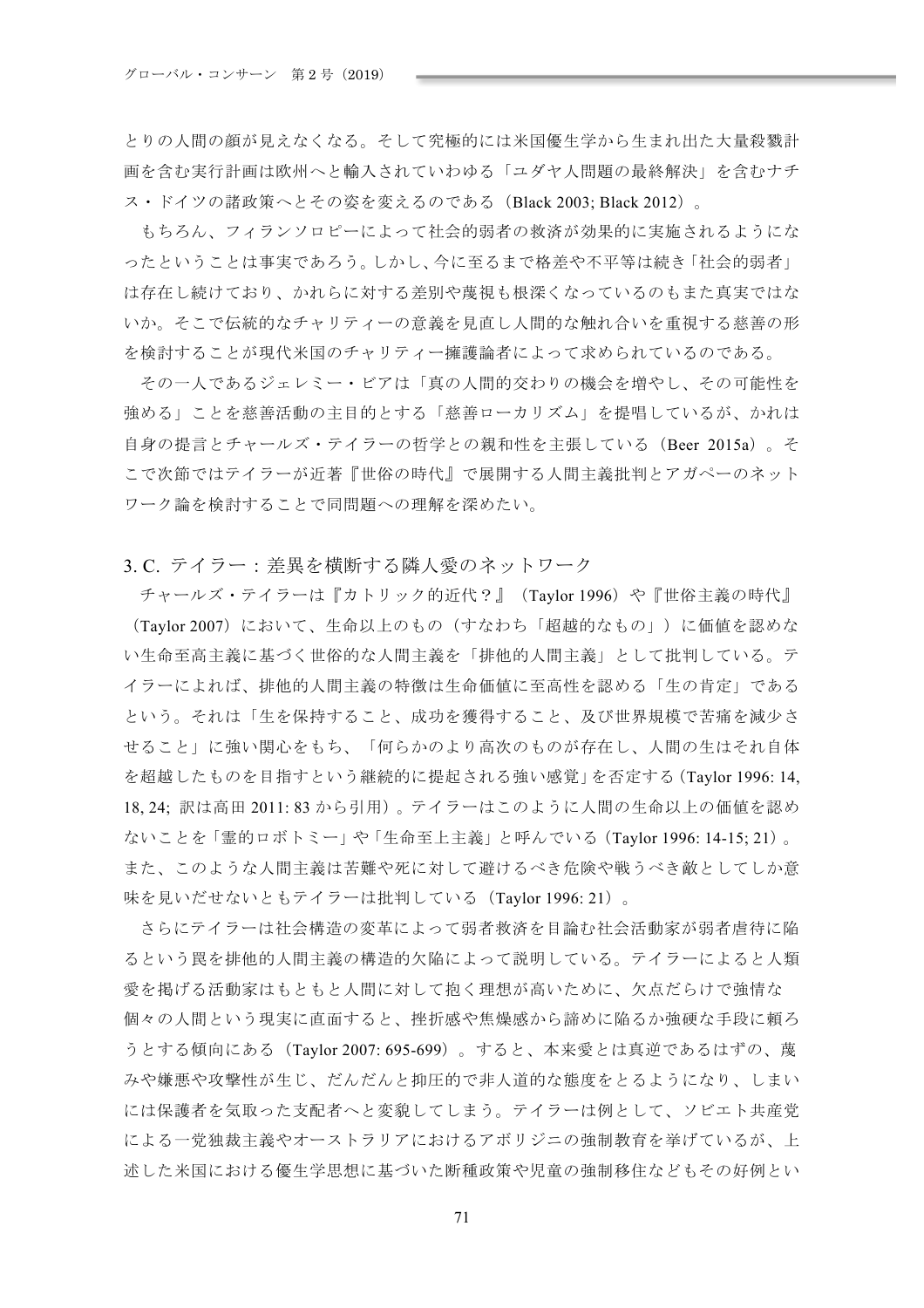えるだろう。

テイラーによると世俗的な現代社会は「啓蒙主義的市民主義」と「人間の尊厳」と「正 義」という三つの理念によって支えられている<sup>10</sup>。しかし「高度な自尊心」に頼る啓蒙主 義的市民主義においては「他者への献身」が「気ままな自己満足」に陥りやすいという脆 弱性がみられる。また「人間の尊厳」に対する高い意識は弱者の現実に直面したときに「蔑 みと嫌悪を動力とする支配」へと変わる危険をはらむ。そして「正義」は「被抑圧者の救 済への激しい情熱」をしばしば「邪魔するものへの苛烈な憎しみへ」と転化させる。よっ て20世紀が進歩と恐怖の世紀であり、「アムネスティ・インターナショナルと国境なき医 師団と同時にアウシュビッツやヒロシマを生み出した」のは偶然ではないと、テイラーは 指摘する (Taylor 1996: 37)。

テイラーは、人間性への過剰な期待と信頼によって生じる問題を回避しながらも人々を 慈善へと促す力として、アガペー(キリスト教的愛)のネットワークを提唱している。テ イラーの考察の中心となるのはイバン・イリイチによる善きサマリア人の譬えの解釈であ る (Taylor 2007: 727-738)。善きサマリア人の譬えは「すべての人を愛せよ」という博愛 の「規範」をあらわすものだと解釈されることが多い。しかし、イリイチによるとこの譬 えに凝縮される福音書の原理は新たな「規範」を示すものではなく、従来のエートスの中 心となっていた人格間の分断につながる(a)倫理の主体としての「われわれ」意識、(b) 汚れと清め、(c) 宇宙的価値秩序という三つの枠組みの超越を促すものなのである (Taylor 2007:737-744)。テイラーはイリイチの考察をまとめたうえで次のように述べている。

「善きサマリア人の行為は]かれの世界に許された「われわれ」の境界を超越する。 それは「われ」の自由な行為である。イリイチの語る自由は現代人を欺くかもし れない。善きサマリア人の行為は単にみずからのうちから創出されるものではな い。それは目前の人に対する反応なのである。かれは「反応することが求められ ている」と感じるが、かれの反応を求めるのは何らかの当為の原則などではなく、 傷ついた人そのものなのである。その反応によってかれは「われわれ」という呪 縛を逃れる。そして、入念に構築された聖なるものや邪悪な霊や(よそ者を「不 浄」とみなす見方によく示されるように)「われわれ」の文化や社会や宗教に設 けられたさまざまな形態の防護柵の外部にて行動するのである。(Taylor 2007:  $738 - 739$ 

道端で倒れていた人物と善きサマリア人との関係は、部族や宗教といった従来の帰属分 類によるのではなく、ある人格とある人格との間に偶発的に結ばれた絆である。さらにい えば、サマリア人の譬えは、「隣人」も含めて、「人間」や「人格」や「神の似姿」や「理 性的存在」などというように新たなより包括的な帰属分類をつくりだそうという試みでも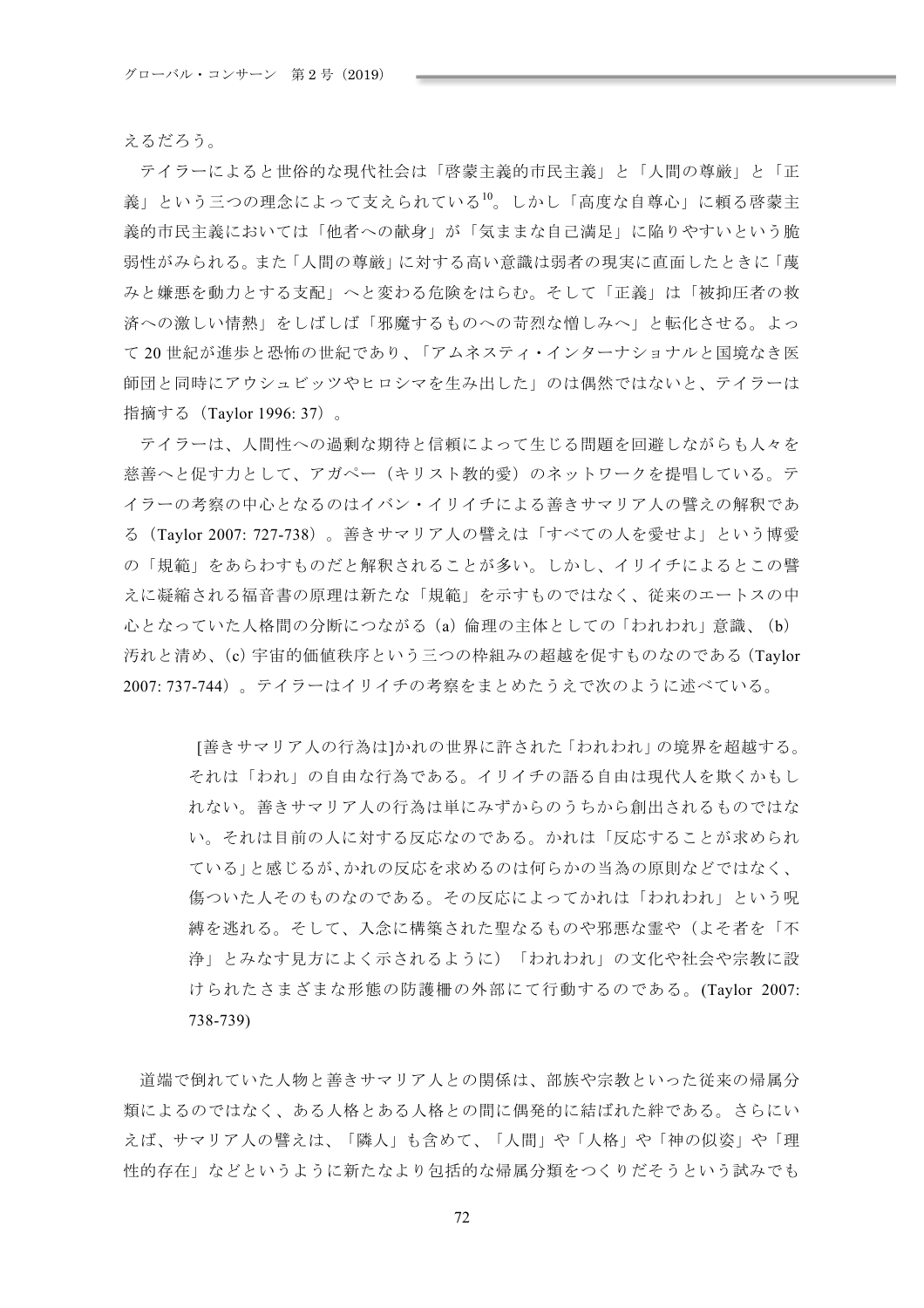ない。善きサマリア人の反応は「はらわた」(ギリシア語の"σπλάγχνα" ("splagchna")は、 肉体的には内臓を示すが、そこは感情の宿る所ともされ、特に攻撃的な感情、怯み、母親 X˨ˠUTS٤ĘP=ruQSs%ͨӱԶΑRYG˃HSk֧Aut<sup>11</sup>ۖVqtƧˈUX である (Taylor 2007: 741)。テイラーはイリイチの遺作への序文で次のように述べている。 「カントにとっての原理は、われわれが理性や人間性による調整を合理的動因として第一 に置くことである。われわれが見たように、アガペーのネットワークはまず特定の人間に 対して心底から湧き起こる反応を第一位に置く。この反応は一般的規則には還元できない。」 (イリイチ 2006: 15) また、イリイチ自身は善きサマリア人を突き動かすのは「徹底的に 感覚的で身体的で彼岸的である経験」への眼差しであり、善きサマリア人の行為によって 結ばれるべき二人の絆は「人間存在の自然な性情に照応」していると述べている(イリイ  $\pm$  2006: 345-346)

このように人格愛に超越的かつ至高的な価値を見出すことにより人格間の邂逅による愛 の絆の生成を妨げる障壁を取り払ってアガペーのネットワーク(キリストのからだである 教会)を構築していくことがカトリシズムの本義本願であるはずだったと、テイラーはイ リイチとともに主張する (Taylor 2007: 739)。 それに反して「教会」はやがて高度に組織 化され、近代的な官僚制度や規範主義的倫理を生み出し、人間を「規則と規範のフェティ シズム」に陥らせる事態となった (Taylor 2007: 742)。しかし、われわれ人間の霊的生活 の中心となるべくは、偶然性を受容したうえでの「生きた関心」のネットワークであって、 制度的組織や規範ではないのではないか、とテイラーは問う (Taylor 2007: 743)。つまり、 たまたまそばを通りかかった人を助ける善きサマリア人のように、たまたま生まれ落ちた 境遇からはじまって人生で出会っていく多様な隣人たちと様々な障壁を越えて愛の絆を結 び、ともに生きていくことがキリスト教的愛の実践の本来の形なのだとテイラーは考える のである。そして、その動力として「教会」を「復活」させることが、テイラーが「差異 を横断する統一性」と理解するカトリシズムの現代社会における意義だとされるのである  $(Taylor 1996: 8)$ 

前節の最後で言及したジェレミー・ビアの「慈善ローカリズム」は「規則や規律や組織 というシステムによって組織化された世界では、偶然性は障害やひいては敵や脅威として みなされる」 (Taylor 2007: 742) というテイラーの批判を慈善団体に当てはめたうえで、 アガペーのネットワークの構築を慈善の本義とした理念と考えることができる。高度に組 織化された現代の慈善団体は、公正や中立の理念に基づき、必要性に応じて合理的に物資 を分配するが、その合理的(規範的かつ理性的)な倫理は、主観と偶然と所与に満ちた愛 の心情的な倫理と衝突する。もちろん、本来公共の福祉を目的とする政府や中立公正の名 の下に人道支援を担う赤十字のような非政府組織には合理性が求められて当然だろう。し かし、市民グループや宗教団体などは人々との触れ合いのうちに慈善を実践する機会を提 供することを通して「生きた関心のネットワーク」を樹立するような活動に存在意義を見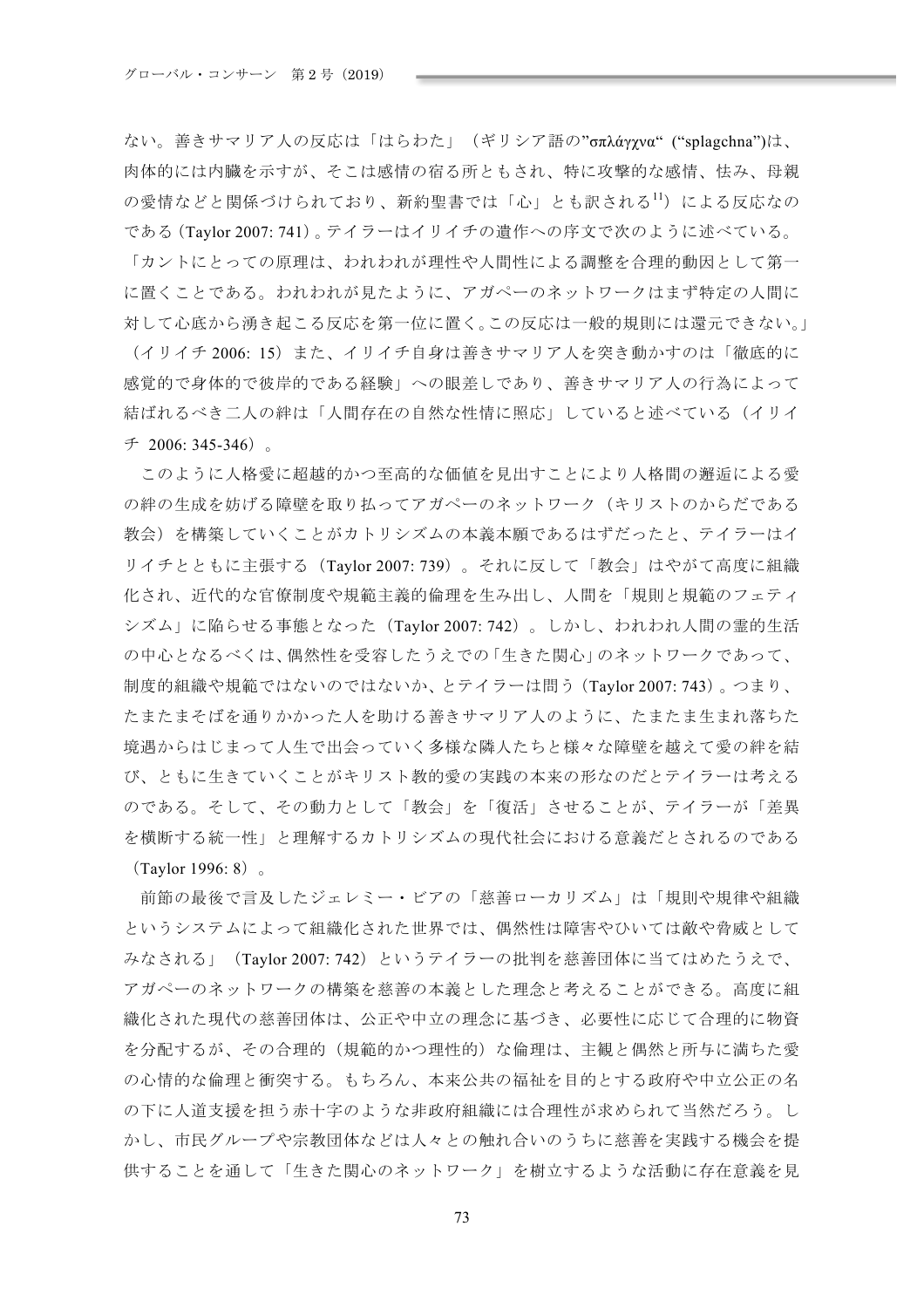出せるのではないだろうか。また、個人として社会事業に関わったり寄付したりすること ももちろん必要かもしれないが、何より自らが周囲の人々と絆を結び、寄り添い、ともに 生きること、つまり「生きた関心のネットワーク」を育てながら生きていくことも人が人 として生きていくためには大切なことだといえるだろう。

さて、テイラーのアガペーのネットワーク理論は単にキリスト者に向けたキリスト者の 言説であるとして片づけてしまっていいものだろうか。テイラー自身は、儒者の装いで中 国宣教に励んだイタリア出身のイエズス会士マテオ・リッチ (Matteo Ricci. 1552-1610) <sup>12</sup>を 樟範として、世俗化された現代西洋に通じる形でキリスト教の信仰について語ろうとして いるらしい (Taylor 2006:36)。それでは、テイラーも主張する隣人愛の価値の普遍性とい うものにはなんらかの根拠があるのであろうか。

百年ほど前の欧州で活躍したマックス・シェーラーは、テイラーと同様に、カトリック 思想の影響の下、極端な世俗主義に走りがちな近代社会において隣人愛が見失われつつあ ることに警鐘を鳴らした。さらに初期現象学の一端を担い価値倫理学そしてのちに哲学的 人間学を提唱したシェーラーは人間愛を分析して集団的人類愛と人格間の触れ合いである 隣人愛とに分けたのち、隣人愛を「聖なるもの」や「浄福」などの概念に結びつけること によって、人類愛に対する優越性を主張した。そこで、次節ではシェーラーの考察を通し てチャリティーの意義の再確認につなげたい。

### 4. M. シェーラー:隣人愛と浄福

本節の論旨は複雑なためまずその要旨を記すことから始めたい。本邦でもしばしば言及 されている「道徳の構造におけるルサンチマン」でのシェーラーはニーチェのルサンチマ ン論を土台としていたこともあり当初は人類愛の意義そのものを否定していた<sup>13</sup>。いわゆ る人類愛というものは普遍的な人類愛の障害となる個別的な存在の否定と表裏一体となっ ており、例えばみずからの人生の挫折から目を背けることやみずからを疎外した社会への 憎しみに起因する個別存在の否定の裏返しが博愛であるという議論をシェーラーは展開し たのである。シェーラーはのちにこの極端な立場を修正し、人類愛の存在自体は認めるこ ととなる。しかし、シェーラーは引き続き人類という集団を対象とする人類愛よりは個々 の人格を対象とする隣人愛の方が価値論的に上位に位置すると主張する。この価値論的な 優越性についてはさまざまな解釈が可能であろうが、本稿ではシェーラーの浄福論におけ る隣人愛との関係に注目する。つまり、シェーラーは、隣人愛は浄福をもたらし浄福は隣 人愛をもたらすという好循環の存在を指摘しているのであるが、ここにまさにチャリティ 一の意義が隠されているのではないかというように筆者は考えるのである。

以下、シェーラーの文献を参照しながら、上記の議論をつまびらかにしていきたい。

シェーラーによると、人格愛は単なる価値応答や善意ではなく「ダイナミックな実在と しての人格」としての相手へと向けられている「存在のより充実した実現」を目指した運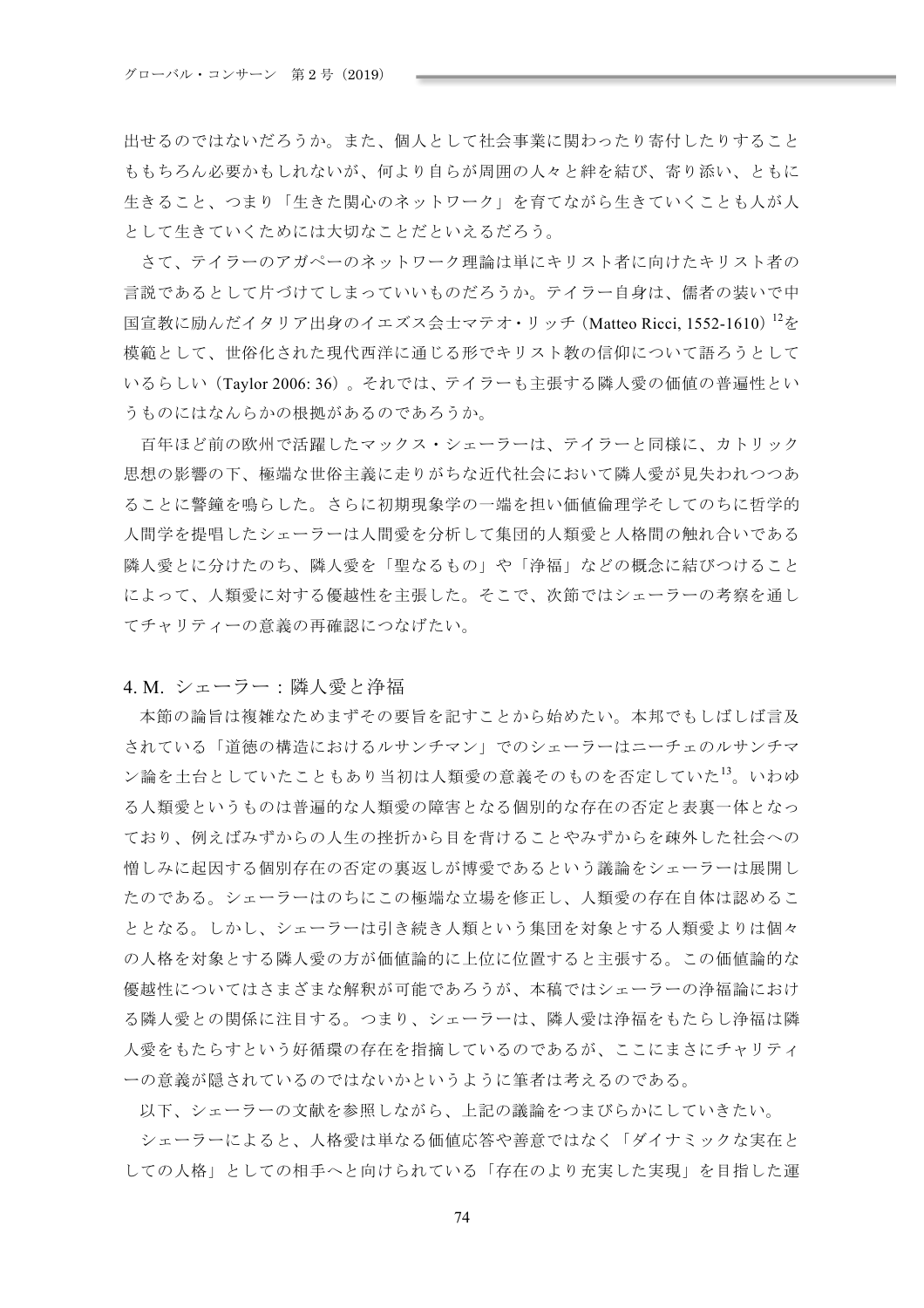動である(『同情』: 256-271) <sup>14</sup>。このような人格愛理解を踏まえたうえで、マックス· シェーラーの思想におけるキリスト教的愛と人類愛の違いは以下のようにまとめられる。

キリスト教的愛は、かけがえのない人格としての個人、その精神的核心、個人の中に 受肉した人格的価値へと向けられる。一方、人類愛の対象は個人ではなく、個別化さ れない全体としての人類と、人類の非人格的な福祉である。主観的側面では、キリス ト教的愛は本質的に能動的、創造的で精神的な活動である。それに対して人類愛は、 おもに心理的伝染を通して生じる受動的感情によって特徴づけられる。(デーケン  $2005:140)$ 

シェーラーはキリスト教的愛と人類愛を「対象」と「主観的側面」という二つの側面に おいて比較対照している。まず、キリスト教的愛の対象は人格としての個人であるが、人 類愛の対象は人類とその福祉であるとしている。そして、主観的側面においては、キリス ト教的愛は「能動的、創造的で精神的な活動」である真正の愛であるが、人類愛は「自分 自身から目をそらして、他の人々の問題に夢中になる衝動」などに触発された「心理的伝 染」であり、いわば見せかけの愛であるとした(『転倒(上)』:160-166)。

後年シェーラーは人類愛の主観的側面については動機の積極性を認める形で上記の批判 を修正したが、人類愛を「普遍的人間愛」と「ユートピア的」な「最も遠いものへの愛」 (以下「遠人愛」とする<sup>15</sup>) に区別したうえで、これらを「キリスト教的人格愛」や「隣 人愛」の上位に位置づける「価値の転倒」については引き続き強く非難している(『同情』  $180-181$ )

それでは、どうしてシェーラーは「普遍的人間愛」や「遠人愛」は「キリスト教的人格 愛」や「隣人愛」の下位に位置付けられるべきだと考えるのだろうか。

シェーラーによると、快価値、生命的価値、精神的価値、聖と不聖の価値(以下「聖価 値」とする)の四つの価値様態は階層的秩序をなしており、より上位や下位の価値に還元 されないという点でそれぞれ完全に独立している。そして、実質的価値の秩序はア・プリ オリな真実であるとしている(『倫理学(上)』202-208)。また、これらの価値様熊はそ れぞれ対応関係にある感情状熊によって感得される。快価値は「快適」や「不快」または 「愉快」や「不愉快」などの感覚で感得される。生命価値は「生命的感得作用」の把捉す る価値である。これには「健康、生命力、病気、老化、弱さ、さらには迫り来る死の予感」 などの感覚である生命感情が対応している(デーケン2005:44)。精神的価値は美醜や真 偽や正・不正に関するものであり、これらの価値に応じてわれわれは精神的な喜びや悲し みを感じる。最後に、価値階層の頂点を占める聖価値は「聖なるもの」と自己との距離感 に関する感覚であるが、これには後述する通り「浄福」という感情が関わってくる。

上記のような価値の秩序を前提としたうえで、シェーラーによる愛の秩序と価値の秩序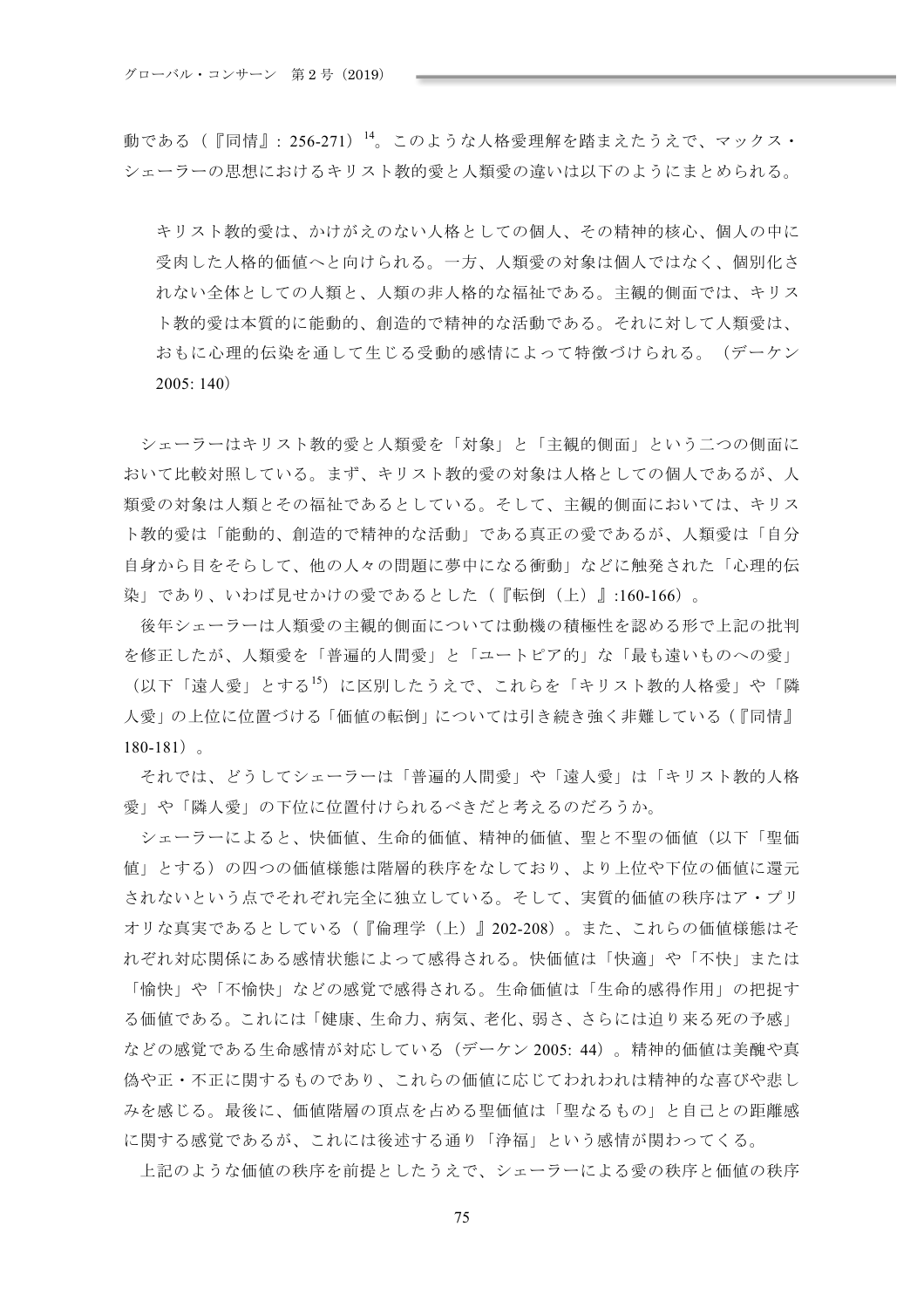の相関関係は以下のように説明できる。

まず、シェーラーによると、普遍的人間愛の対象は全体としての人類とその福祉であり、 その価値は「全体の福祉」の促進にあるとされている(『転倒(上)』155)。また、「『幸 い』あるいは『福祉』という意義領域のうちに存している一切の諸価値」は生命価値に従 属している(『倫理学(上)』203)。よって「普遍的人間愛」は福祉・幸福価値の従属す る生命価値以上の価値とは対応しないと考えられる。ゆえに、近代的人間愛において求め られるのは「人間の人間に対する人格的な愛の行為ではなく、何よりまず非人格的な『制 度』つまり福祉制度」なのである(『転倒(上)』158)。

それでは、遠人愛の対象は何だろうか。遠人愛は未来に存在すべく高貴な人類への愛で あると考えられるが、高貴な人類とは「生命」の充実した存在であるとするならば、これ は高貴に対する愛である生命的愛であり、生命価値と対応していると考えてよいだろう (『同情』: 282)。また、科学や芸術や生活様式など文化面において新たな境地を達成す

る未来の人々が愛の対象とされる場合には「文化価値に対する自我の愛」とも考えられる が、これは精神的価値に対応しているといえる。

ここまでの説明が正しければ、人類愛とは高貴に対する生命的愛あるいは生命価値に従 属する福祉・幸福価値に対する愛あるいは文化価値に対する自我の愛であり、いずれも「愛 の最高の形式」である「聖なる人格への愛」の下位に位置づけられると結論づけられよう。

それでは「聖なる人格への愛」とは何であろうか。シェーラーによると、神を愛するこ とが神ととともに愛することであるように、聖なる人を愛するとは聖なる人とともに愛す ることである(『同情』: 280)。よって最高の愛の形式は聖なる人格である神や聖人とと もに愛することである(『同情』: 282)。つまりキリスト教的な文脈からいえば、キリス トに倣い隣人を愛することが「愛の最高の形式」といえるのである。ゆえに、神の愛を前 提としたキリスト教的な人格愛と隣人愛は「聖なる人格への愛」ともいえるだろう。

さて、隣人愛が「聖価値」と結びついており人類愛の上位に位置づけられるということ はキリスト教信仰の真偽に依拠しているのだろうか。この問いに答えるのは難しいが、少 なくともシェーラーは隣人愛と聖価値の結びつきを啓示的真実ではなく人間学的事実と考 えていると思われる。その理解の鍵となるのがシェーラーの浄福の概念である。

シェーラーによると隣人愛に聖価値を結びつけるのは聖価値と対応する「浄福」感情で ある。浄福感は「人格の核から私たちの実存と私たちの『世界』の全体を充実」する「形 而上学的な、そして宗教的な自己感情」であり、「幸福感情の最も深い層」における「情 緒的」肯定感である。そして「小さき者、弱き者への愛や犠牲や援助や身を屈すること」 であるキリスト教的愛は「最も深い内面において救われていて自分の現存在と生命とが破 綻なく充実しているという強力な感情」に基づいて「浄福と内面の安らぎを伴いつつ力が 溢れ出る」ことでもあるとシェーラーは述べている(『転倒(上)』 115-116)。

それでは浄福と隣人愛の関係はどのようになっているのであろうか。シェーラーは浄福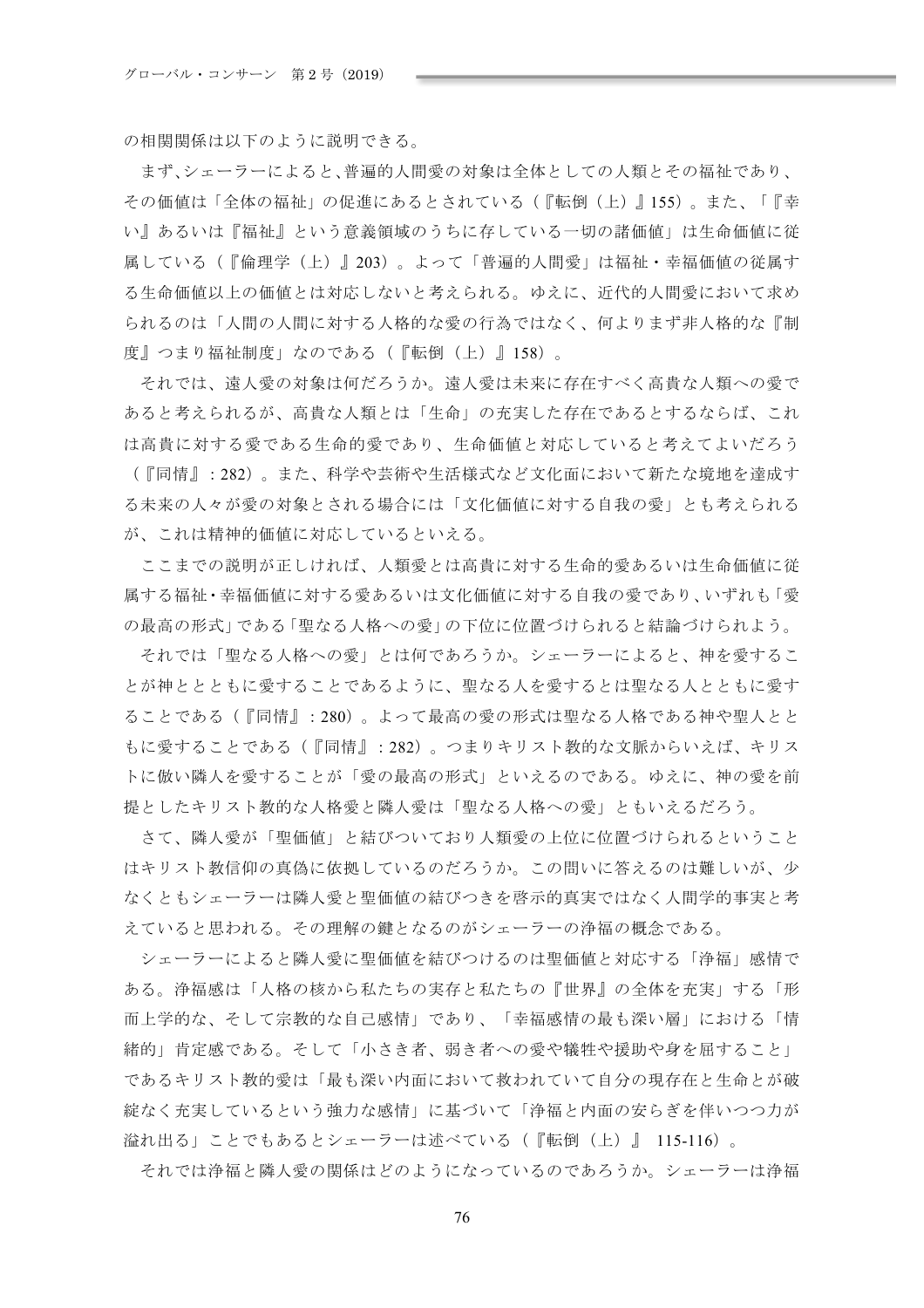な人が隣人愛を実践する、また、隣人愛の実践によって人は浄福に至るとも考えているよ うである。以下、順に検証してみよう。

浄福な人が隣人愛を実践するとはどういうことであろうか。シェーラーは、次のことを それまで「見逃され」てきた「単純で偉大な真理」と呼んでいる。「あらゆるよい意志方 向はその源泉を最も深い層の積極的な感情の過剰にもち、そしてあらゆる「比較的よい」 熊度は、比較的深い層の積極的な感情の過剰のうちにその源泉をもつ。」(『倫理学 (中)』 294)。つまり浄福感覚 –– ハイデガーの「気分」 (Stimmung) やラトクリフの「実存感 情」にも比される –– はある種の存在規定として意志を左右する場として機能するために 慈善がなされるというように理解できるであろう<sup>16</sup>。よって「浄福と絶望は、決して私た ちの意欲によって作り出されない感情である(というのは、それらはまさに意欲する人格 それ自身の存在にしみ込んでいるのだから)」とも言えるのである(『倫理学(中)』294)。 浄福や絶望によって意欲が規定されるという方向性は一方通行であって浄福や絶望を意欲 によって直接に生み出すことはできないのである。「浄福と絶望はまさしく、人格自身の 存在––これは人格の意欲のかなたにある––を貫き、そしてそれゆえに人格が作用にお いて遂行する一切のことをも貫き通し、共に規定する感情である。」(『倫理学(中)』 295)だから浄福が隣人愛の実践に先立つのである。

しかし、逆に、愛の実践は浄福をもたらすともいえる。シェーラーによるとわれわれを 喜ばせたり幸せな気分にさせたりするのは個々の価値ある物事ではなく、聖なるものと自 己との距離感を示す「人格存在自身の道徳的価値」である(『倫理学(中)』286)。これ はキリスト教の文脈でいえば、隣人を愛する人はイエス・キリストとの距離が近いために 自らの道徳的価値ないし聖価値を浄福のうちに感得するのである。しかし、キリスト者が イエスのように愛するものを聖なるものと感得するのは、彼がキリスト者であるからでは ない。つまり、キリスト者がキリストへの距離感によってみずからの聖俗を感得するのは キリスト教信仰を尺度としているからではない。むしろ人がイエスのように愛する者を聖 なる者と感得するからこそ、人はキリストに対する信仰を抱くのである。(換言すれば、 神は愛であるという信仰は論理的に導かれる命題ではなく感得されるべく価値的事熊なの である。)ゆえに、われわれの感ずる自身と聖なるものとの距離感はわれわれがどれだけ 隣人を愛するかということのみに直接にかかってくるのである。(だから、自分と聖なる ものの距離感を愛以外のものによると思い込むことができてもそれは浄福にはつながらな い。たとえば世俗的な富が神からの祝福の証だと信じる者も決してそれだけでは浄福感を もつことはできないのである。)よってシェーラーは「愛そのものと与えるはたらきのな かで人は浄福である!」とか「愛の卓越した価値と愛の作用に結びついている浄福」(『転 倒(上)』167) とか述べているのだと考えられる(『転倒(上)』121) つまり隣人愛は 浄福をもたらすのである。

シェーラーの人類愛と隣人愛に関する価値論的考察は現代米国におけるフィランソロピ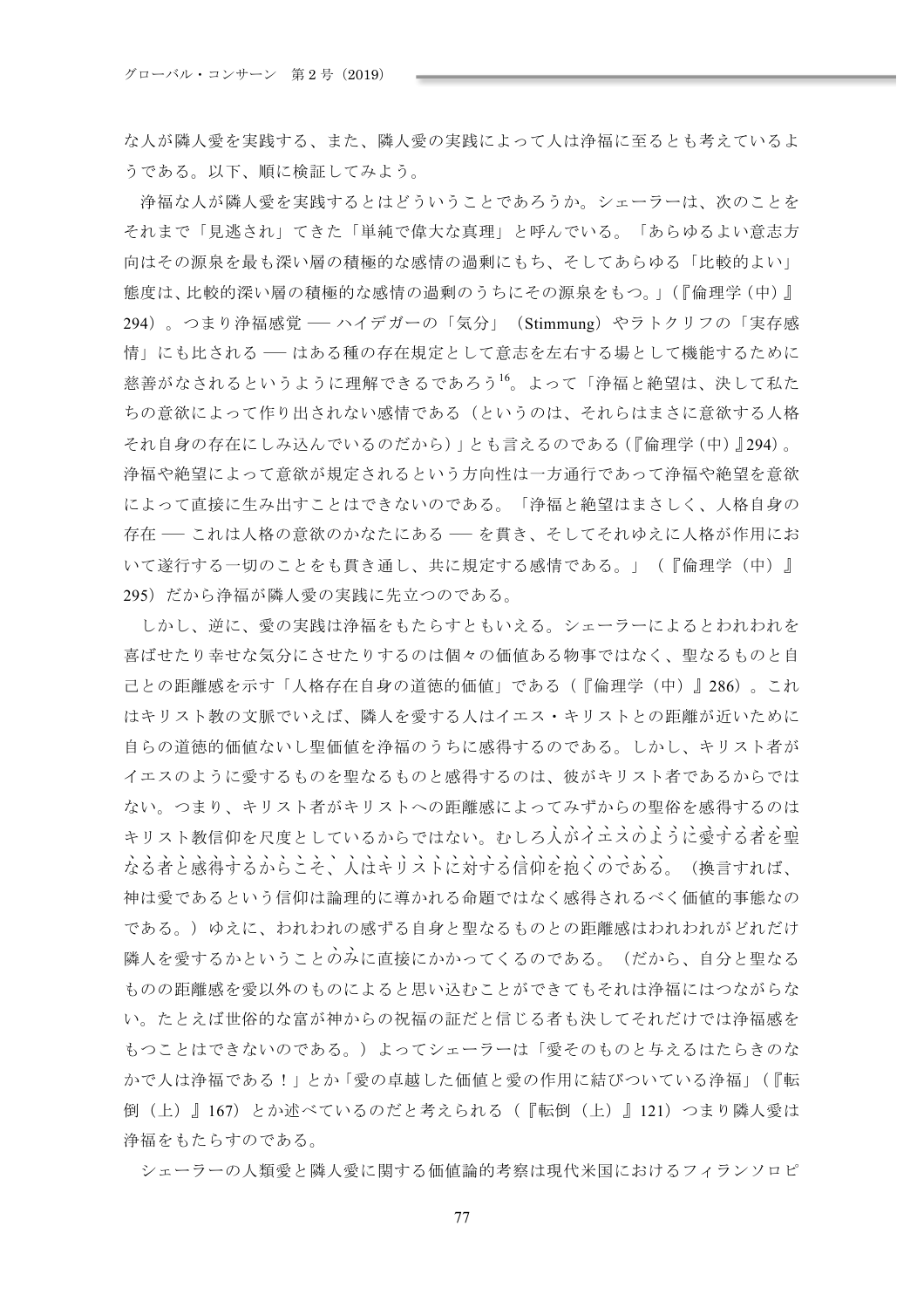一批判への示唆に富んでいる。人類愛に基づくフィランソロピー活動は精神的価値や生命 価値の増進に貢献するので文化的な喜びや充実した生をもたらしてくれる。しかし、チャ リティー活動は他の人格を隣人として愛することのうちに自らとその生きる世界に対する 肯定感情と連関しているため、人間の実存の根底に関わる行為なのである。チャリティー 活動の価値は「愛されること」のみならず「愛すること」にもあり、しかも「愛すること」 には終末論的な救済や信仰の証という信仰者に固有な役割ではなく、みずからとその世界 に対する肯定感情という人間的な役割がある。そして、本節での議論が正しければ、これ は実践者のキリスト教信仰の有無に依存しない人間学的な事実であるのだとも考えられる のである。

おわりに

福祉の充実や文化の発展のみならず社会構造の革新と科学技術の発展を支えるイデオロ ギーの主力が進歩主義的人類愛であることは明白な事実であり、それに基づくフィランソ ロピー活動の人類への貢献は明らかである。皮肉なことであるが、第1節のソスキス自身 も指摘しているようにかれのフィランソロピー批判はカーネギー財団やロックフェラー財 団の財政的支援によるものであるし (Soskis 2010: ii) 、筆者の所属する上智大学のグロー バル・コンサーン研究所も考え方によってはイエズス会のフィランソロピー事業の一部で ある。しかし、テイラーの指摘するように、人類という集合への思いが強すぎると、目前 の個人である人間が見えなくなる危険があることも心に留めておく必要がある。

宗教的な理由や政治的な理由から米国におけるチャリティー派とフィランソロピー派は 対立する傾向にあるが、本質的には両者は協働関係にあるべきだろう。ある歴史家が指摘 しているようにわれわれは善き医師のように痛みや苦しみの緩和と病の根絶の両方を目指 すべきなのである (Gross 2003: 31)。ゆえに、フィランソロピー自身を断罪するような極 論は避けながらも、フィランソロピーにある種の危険 –– フィランソロピーリスクとでも 呼べるだろうか ― が伴うことを認めることによってそれを回避するように努めることが われわれには求められている。そして、そのためには本稿で挙げた様々な研究を範として フィランソロピーリスクについてあらゆる角度から学際的に研究をすることが重要である と筆者は提言したい。

また、シェーラーの主張したように、チャリティーには人格と人格が触れ合うことによ る特別な意義があると考えられる。シェーラーによって主張された隣人愛と浄福の関連性 は宗教哲学的にはより詳細な議論が必要とされるだろうし、本当に浄福が至上価値と結び ついているかどうかも倫理学的には大いに議論の余地があるだろう。しかし、人間の実存 の深みからくる肯定感は人間存在にとってどんな物質的条件よりも大切であると筆者は思 う。富裕で公正な社会でも ― たとえ SDGs がすべて達成された未来でも ― 愛がなけれ ば「絶望」のうちに自殺する人々は多く存在するだろうし、貧困と不正の蔓延る社会でも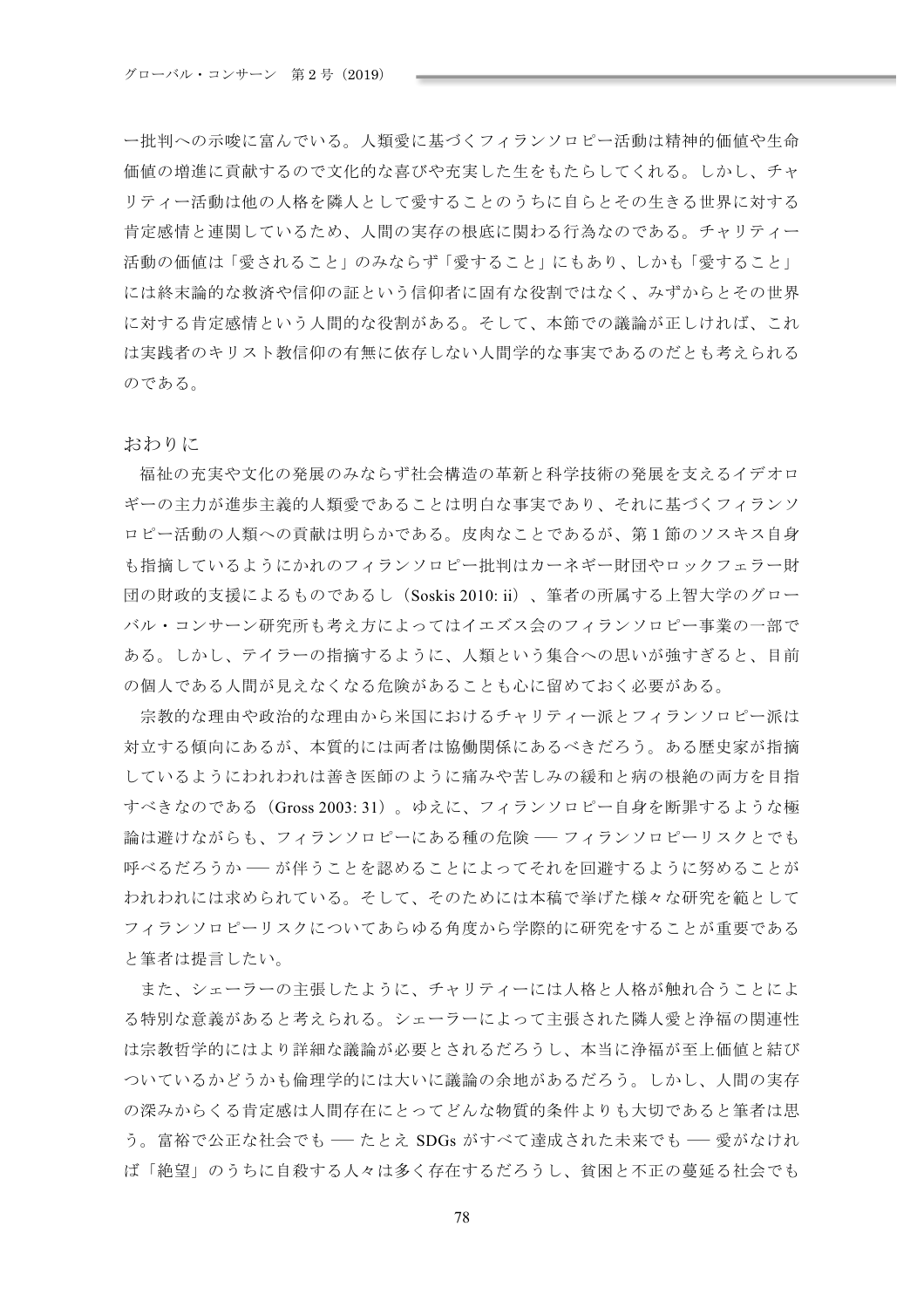─ もしかすると共に苦しみ助け合い愛し合うことが必要な世界だからこそ ─ 「浄福」 のうちに愛に生きる人も珍しくはないのである。「愛が可能なかぎり存在するような世界 こそ最善のものであろう」というシェーラーの言葉をわれわれはいまよく考えてみるべき ではないだろうか(『転倒(上)』155)。

2 キリスト教の文脈における慈善の特殊な価値については当然のことながら古代より神 学的議論の集積がある。また、特に近年は主にドイツ・カトリックの論壇において、キリ スト者の信仰の実践としての慈善であるカリタス(独語の"Caritas"は英語の"charity"の元と なった羅語"caritas"に由来している)の宗教的意義への問いをカトリック教会の慈善団体 としてのカリタス(独語:"Caritas")のアイデンティティの問題と重ねて考察する試みが 多くなされてきた(例えば Baumann (2017)参照)。筆者は同議論との関連を通して本稿に も神学的意義があると考えている。

テイラーはごくまれにシェーラーに言及しているだけだが (例えば Taylor (2007: 113))、 両者には現象学的倫理学という手法的共通点があるということが最近の研究によって指摘 されている (Roothan 2018)。

政治哲学において愛の役割に注目する議論はドイツの Spaemann (1989)や米国の Nussbaum (2013)などが知られている。日本における現象学的倫理学の意義への問いに関連 しては、例えば2018年度の日本倫理学会大会においてシンポジウムが実施されたが、責任 者の吉川孝はその報告において「現象学的倫理学が現代倫理学として一定の地位を占めて いるとは言いがたい」と述べている (吉川 2019:86)。また、宮村悠介はシェーラーにお ける「徳と幸福との結びつき」に着目し、現象学的倫理学にその解明を期待しているとい う(宮村2017:43)。このような中、筆者はシェーラーにおける隣人愛と幸福との結びつ きにこそ現象学的倫理学の現代的意義が示されていると考えている。

本稿では主に米国史における慈善の概念を扱っているが、当然ギリシアルーツの "philanthropia"もあるし、ラテンルーツの"caritas"もある。(たとえばギリシアにおけるフ ィランスロピアに関しては土井 (2016) が詳しい。)また、キリスト教圏の諸言語でもそ れぞれの歴史的展開があり、相互に影響を及ぼしてきたはずでもある。

なお日本でも最近米国を拠点とする日本人研究者によってフィランソロピー研究の重要 性が指摘されている (大西 2017)。

近年米国では、税金の控除のうえに成り立ちながらも実際には寄付者の意向を強く反 映して活動する財団の存在は、実際には民主主義の理念に反しているのではなかろうかと いう議論が注目を浴びている (例えば Reich (2018))。

この議論を理解するためには米国社会の事情を考える必要がある。米国の都市部ではホ ームレスが急増しており、貧富の差は大統領選をはじめ政治の大きな争点となっている。 そのような中で、公益法人として米国政府により税法上優遇されながらめいめい思いのま まに活動に励んでいるフィランソロピーセクターが非難の的となってきている。フィラン ソロピーと民主主義における公平性に関する問題は本論の主旨とは直接には関係ないが、 フィランソロピー批判の一つの重要な側面であるため、ここで短く論じておく。

米国政策研究所 (Institute for Policy Studies) で経済的不平等を研究しているチャック· コリンズ研究員がネーション紙 (The Nation) に発表した論考「億万長者のフィランソロピ

 $1$ 本稿の執筆にあたっては指導教官の寺田俊郎教授をはじめ、多くの人々に世話になっ た。特に、日頃から研究を支えて頂いている上智大学の哲学研究科とグローバル・コンサ ーン研究所、本稿の元となった発表に耳を傾け、批評をくださった、日本倫理学会大会に おける研究発表への参加者のみなさま、2018年度に支援をいただいたカトリック奨学金、 そして査読の労をおとりくださった二人の匿名の研究者にこの場を借りて感謝の意を表す る。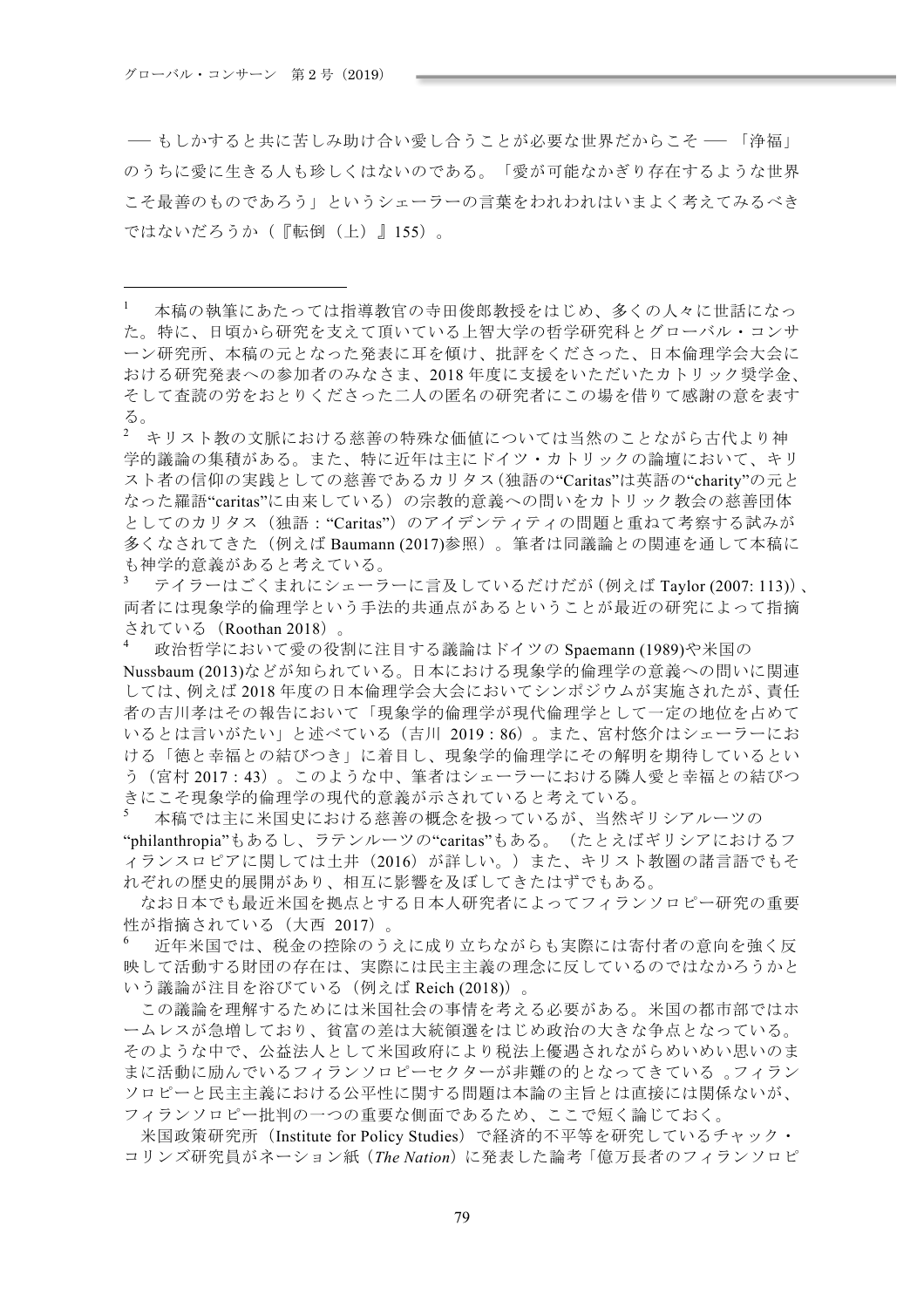ーによる脅威」ではフィランソロピーにまつわる制度の改革が米国の民主主義の未来に重 要だとされている。

億万長者が1ドル慈善団体に寄付するごとに「人民」 [we the people] は 37-57 セン トを税金の減収という形でカンパしていることになる (実際の金額は寄付者の節税 戦略の程度による)。つまり、納税者は実質的に個人的寄付者の定めた優先事項に 合わせて資金を提供しているのである。美術館の新棟増設とか私立学校の真新しい 演奏芸術センターとかのために。 (Collins 2019、拙訳)

コリンズは加えて富裕層が寄付によって子供をエリート大学に入学させたり、親族を財 団で雇って養ったりなど、様々な形で私的な利益を追求していることを指摘している。コ リンズも当然教育や芸術への貢献を悪いと思っているわけではないが、貧困によって衣食 住や基礎レベルの教育にまったく欠けている人々が多く存在している米国社会では他に優 先すべきことがあると考えているのである。

ベゾスは"philanthropy"という単語を使っているが、ここではチャリティーと対比する 意図はないと解釈できるため「慈善」と訳出した。なお本稿における欧文からの引用は特 に言及しないかぎり拙訳である。

例えば近年の米国におけるフィランソロピー財団の総資産の合計は GDP 比で 5%にも なる (Johnson 2018)。

Buck v. Bell, 274 U.S. 200 (1927). (ホルムズの著したバック対ベル (1927) の法廷意見 (多数意見)からの引用である(合衆国判例集 274 巻 200 頁掲載)。)

 $10$ 高田(2011)はテイラーの世俗主義批判を政治理論の立場から考察している(本稿の テーマに関しては特に 80-86; 91-94; 166-174 を参照)。また、坪光 (2014) は同論を宗教学 的視点から考察している。

11 N. ワルター、「はらわた」、『ギリシア語 新約聖書釈義事典』日本語版、荒井献· H. J. マルクス監修、教文館、第 III 巻、304-305。

二川佳巳、「リッチ」、『新カトリック大事典』初版、新カトリック大辞典編纂委員 会編、研究社、2009、1269-1270。

金子 (1995: 217-225)、五十嵐 (1999: 81-101)、デーケン (2005: 121-149) 参照。

 $14$ 紙面の都合上本稿では議論できないが横山 (2015) は親密圏におけるコミュニケーシ ョン論の観点からシェーラーの愛の概念の解釈を試みている。

15 「最も遠いものへの愛」(Fernstenliebe)に関してはニーチェの言及が有名である (Zarathustra: Erster Theil, "Von der Nächstenliebe")。また、同概念はシェーラーも高く評価 していたニコライ・ハルトマンの『倫理学』第56章でも詳細に分析されている(Hartmann

### $1962:502-509$ ).

16 ラトクリフはハイデガーの気分の概念や統合失調症の事例などを参考にこのような心 の場を「実存感情」と呼んでいるが (Rattcliffe 2008: 41-75)、 Yokovama (Forthcoming) はシェーラーの「浄福」や「絶望」をこの実存感情と結びつけている。また、ニーチェは このような人生と世界への全体的な肯定感を溢れ出る生命の充実と関連づけているが

(Genealogie, Vorwort", §5)、これはシェーラーの浄福論にも共通している。「人間の生 を組織してゆく最高の精神的原理」である「キリスト教の愛の理念」は同時に事実上「高 揚してゆく」生の表現を示すのである(『転倒(上)』166)。また、愛する魂は「高貴」 である(生命感が充実している) (『転倒(上)』122)。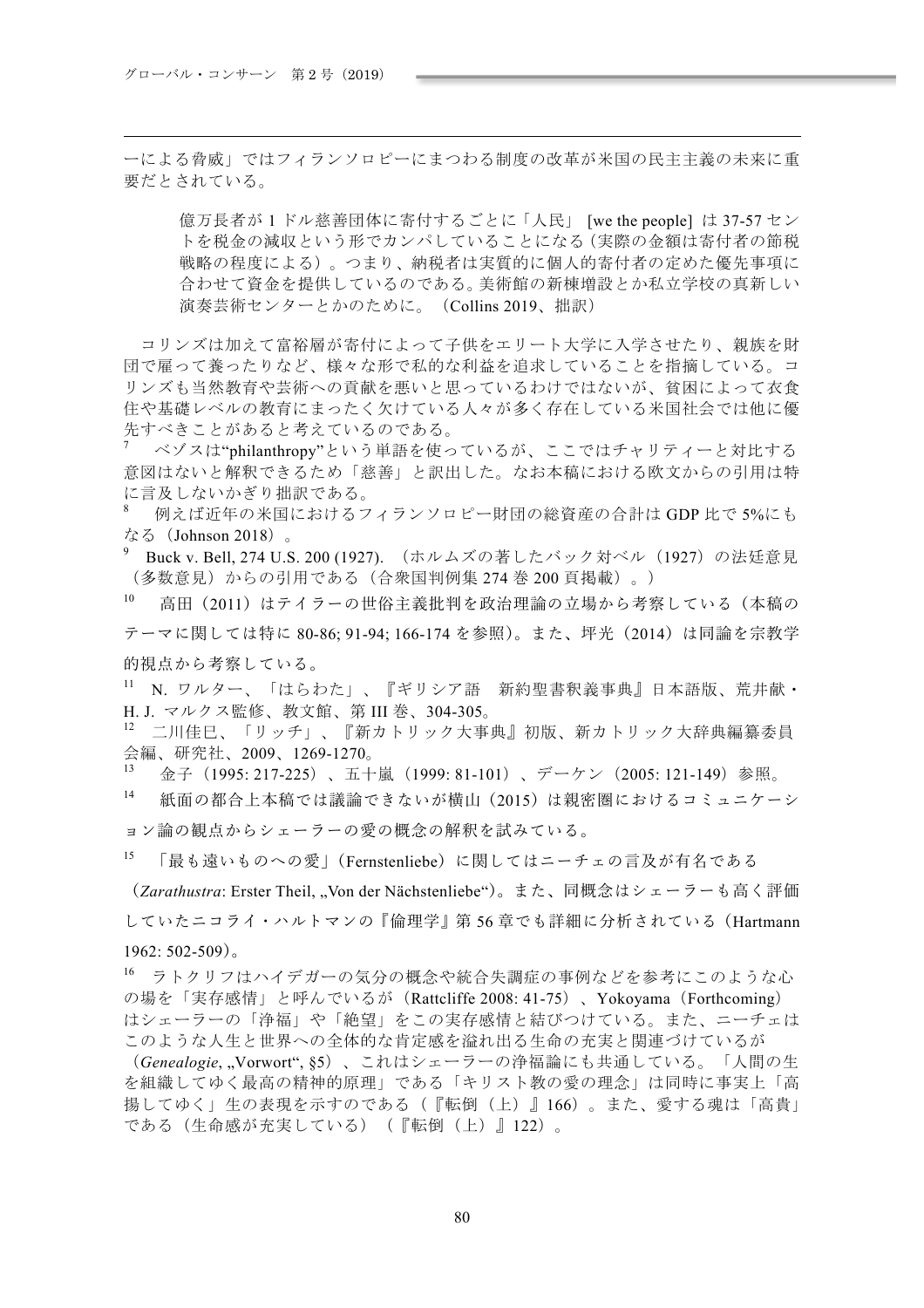## 【凡例】

シェーラーからの引用については読者の簡便性を図るため邦訳の著作集を用いて書籍名 の一部と頁数で引用先を示した。本稿で参照した著作集は以下の通りである。

- シェーラー、マックス (2002) 『シェーラー著作集1 倫理学における形式主義と実質的 価値倫理学(上)』吉沢伝三郎訳、白水社。
- (2002) 『シェーラー著作集2 倫理学における形式主義と実質的価値倫理学(中)』 吉沢伝三郎訳、白水社。
- (2002) 『シェーラー著作集4 価値の転倒(上)』林田新二ほか訳、白水社。
- \_\_\_ە2002ۖIÊ¿Êիčڃۢ ƺˠXΟקSׅʯʥ-ڎΜՠd7֧%Ҋϲү&

【参考文献】

五十嵐靖彦 (1999) 『愛と知の哲学――マックス・シェーラー研究論集――』花伝社。

- イリイチ、イバン(2006)『生きる希望――イバン・イリイチの遺言』デイヴィッド・ケ イリー編、藤原書店。
- 大西たまき (2017) 「フィランソロピー概念の考察――西欧におけるフィランソロピー研 究のシステマティック・レビューと日本のフィランソロピー研究の発展に向けて——」  $\lceil$ ノンプロフィット・レビュー』17号1巻、1-10。
- カプラン、アーサー (2008)「悪の倫理学――ナチスの医学実験がもたらした課題と教訓」 (2008) 『悪夢の医療史 · 人体実験・軍事技術・先端生命科学 | ラフルーア W. ベ 一メ G.、島薗進編著、中村圭志 秋山淑子訳、勁草書房、83-110。
- 金子晴勇(1995)『マックス・シェーラーの人間学』創文社。
- 高田宏史 (2011) 『世俗と宗教のあいだ――チャールズ・テイラーの政治理論』風行社。
- 土井健司 (2016) 『救省看護とフィランスロピア––古代キリスト教におけるフィランス ロピア論の生成–––』創文社。
- デーケン、アルフォンソ (2005)『人間性の価値を求めて――マックス・シェーラーの倫 理思想』阿内正弘訳、春秋社。
- 坪光生雄 (2014) 「世俗の時代の「護教論」: チャールズ・テイラーの神学的な歴史」『一 橋社会科学』6、51-64。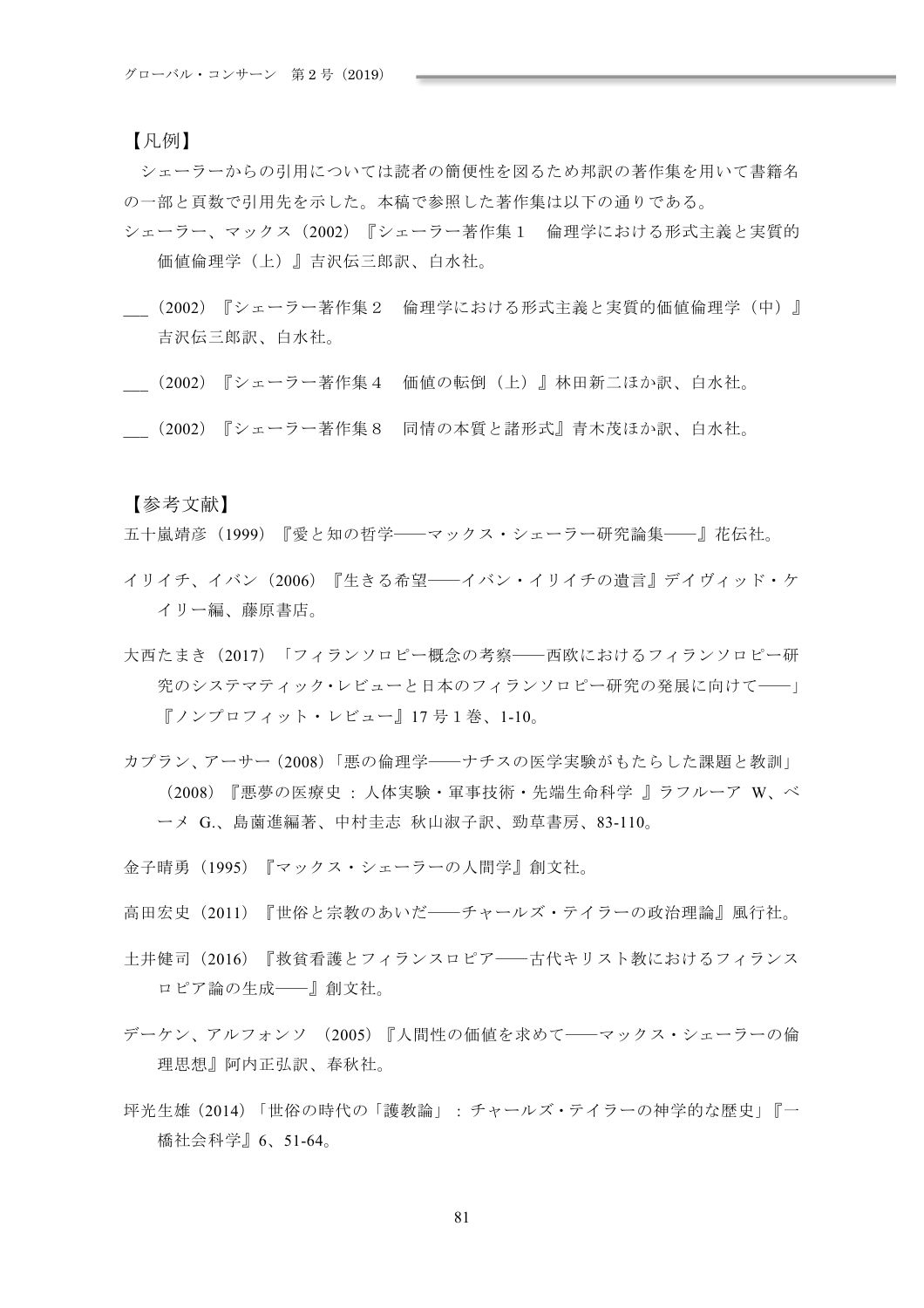宮村悠介 (2017) 「M·シェーラーの徳理論と現象学的経験――カントと現代のあいだ」 『生きることに責任はあるのか――現象学的倫理学への試み』弘前大学出版会、27-56。

吉川孝 (2019) 「現象学的倫理学の最前線」『倫理学年報』68、86-96。

- 横山陸 (2015)「シェーラーの愛の概念のアクチュアリティ」『倫理学年報』64、117-131。
- ラフルーア、ウィリアム (2008)「知恵の木とその二重の果実」『悪夢の医療史:人体実 験・軍事技術・先端生命科学 』ラフルーア W、ベーメ G、島薗進編著、中村圭志・ 秋山淑子訳、勁草書房、1-15。
- Baumann, Klaus (Hrsg.) (2017), Theologie der Caritas: Grundlagen und Perspektiven für eine Theologie, die dem Menschen dient., Echter.
- Beer, Jeremy (2015a), "Charles Taylor on the sources of the philanthropic self", HistPhil, Nov. 15, 2015. https://histphil.org/2015/11/25/charles-taylor-on-the-sources-of-the-philanthropic-self/.
- (2015b), The Philanthropic Revolution: An Alternative History of American Charity, University of Pennsylvania Press.
- Bezos, Jeff (2017), Twitter@JeffBezos, June 16, 2017.
- Black, Edwin (2012), The War Against the Weak: Eugenics and America's Campaign to Create a Master Race, Dialog Press.
- (2003), "Eugenics and the Nazis the California Connection", SFGATE, November 9, 2003, https://www.sfgate.com/opinion/article/Eugenics-and-the-Nazis-the-California-2549771.php.
- Braun, Michael (2017). "Die Kirche als Unternehmen Wirtschaftsbetriebe mit religiösem Etikett", Deutschlandfunk, Mai 24, 2017, https://www.deutschlandfunk.de/die-kirche-als-unternehmen-wirtschaftsbetriebe-mit.769.de.h tml?dram:article\_id=387033.
- Brown, Dorothy M. & Elizabeth McKeown (2000), The Poor Belong to Us: Catholic Charities and American Welfare, Harvard UP.
- Collins, Chuck (2019), "The Perils of Billionaire Philanthropy", *The Nation*, September 11, 2019, https://www.thenation.com/article/archive/philanthropy-charity-inequality-taxes/.
- Carnegie, Andrew (1965), The Gospel of Wealth, and Other Timely Essays, Edward C. Kirkland (ed.), Belknap Press of Harvard UP.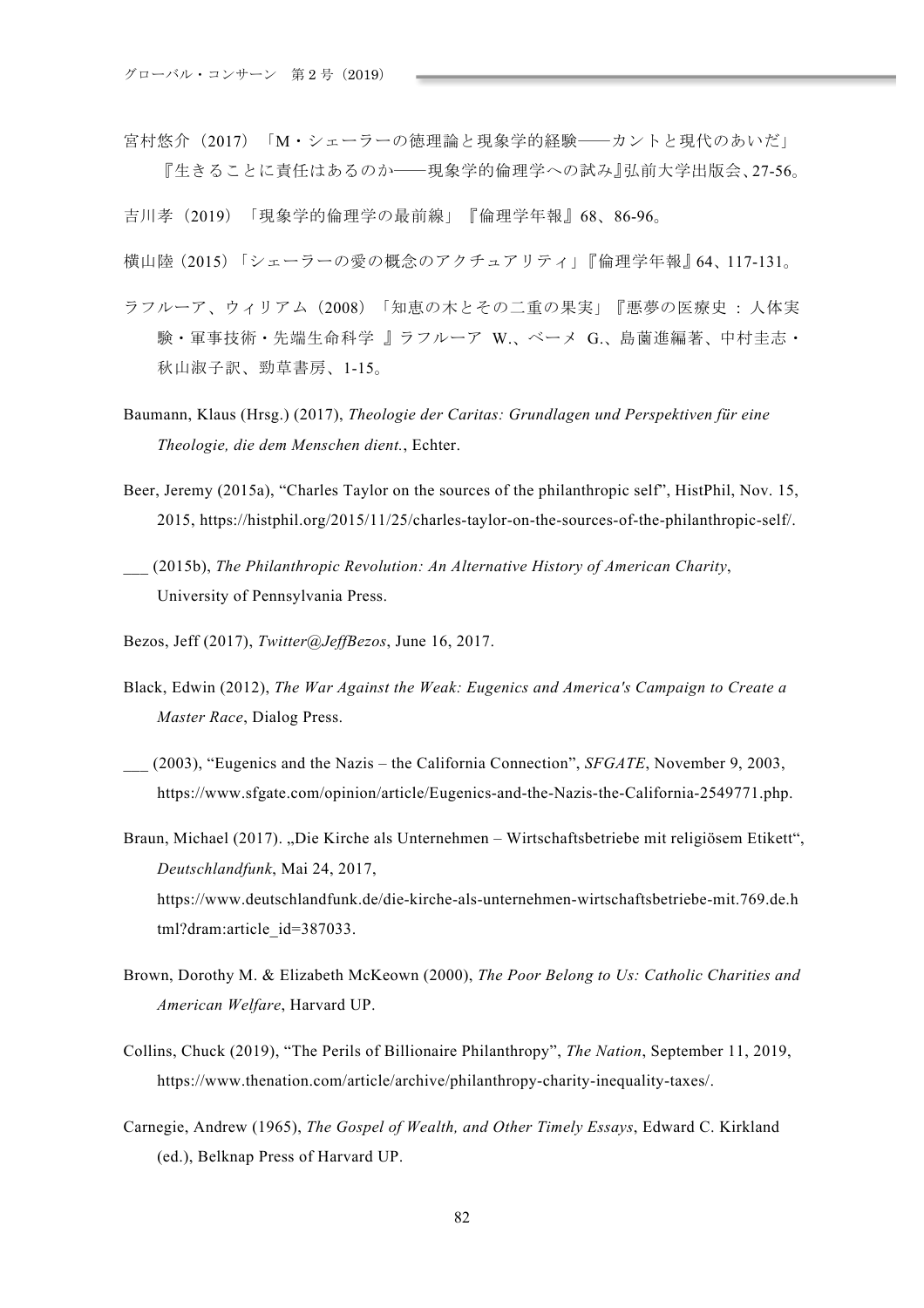- Chrysostom, John (1979), *Homily 20 on Second Corinthians*, translated by Talbot W. Chambers, from Nicene and Post-Nicene Fathers, First Series, Vol. 12, WM. B. Eerdmans.
- Fitzgerald, Maureen (2006), *Habits of Compassion: Irish Catholic Nuns and the Origins of New York's Welfare System, 1830-1920*, University of Illinois Press.
- Gross, Robert A (2003), "Giving in America: From Charity to Philanthropy", *Charity, Philanthropy and Civility in American History* ed. LJ Friedman and MD McGarvie, 29-48.

Hartmann, Nicolai (1962), *Ethik*, Walter de Gruyter, 502-509.

- Jacobson, Matthew Frye (1999), *Whiteness of a Different Color: European Immigrants and the Alchemy of Race*, Harvard UP.
- Johnson, Paula D. (2018), *Global Philanthropy Report: Perspectives on the global foundation sector*. Hauser Institute for Civil Society at Harvard University.
- Margaret Sanger (1922), "The Cruelty of Charity", in *The Pivot of Civilization*, Brentano's.
- Nietzsche, Friedrich (1999), *Also Sprach Zarathustra*, in Friedrich Nietzsche: Sämtliche Werke *–* Kritische Studienausgabe, Giorgio Colli und Mazzino Montinari (Hrsg.), Deutscher Taschenbuch Verlag, Walter de Gruyter, 1999.
- \_\_\_ (1999). *Zur Genealogie der Moral*, in *Friedrich Nietzsche: Sämtliche Werke – Kritische Studienausgabe*, Giorgio Colli und Mazzino Montinari (Hrsg.), Walter de Gruyter.
- NPR (2016). "The Supreme Court Ruling That Led to 70,000 Forced Sterilizations", *Shots*, March 7, 2016, https://www.npr.org/2017/03/24/521360544/the-supreme-court-ruling-that-led-to-70-000-forc ed-sterilizations.
- Nussbaum, Martha (2003). *Political Emotions: Why Love Matters for Justice*, Harvard UP.
- Pohl, Christine D (1999), *Making Room: Recovering Hospitality as a Christian Tradition*, W.B. Eerdmans.
- Rattcliffe, Mathew (2008), *Feelings of Being: Phenomenology, Psychiatry and the Sense of Reality*, Oxford UP.
- Reich, Rob (2018), *Just Giving: Why Philanthropy Is Failing Democracy and How It Can Do Better*, Princeton UP.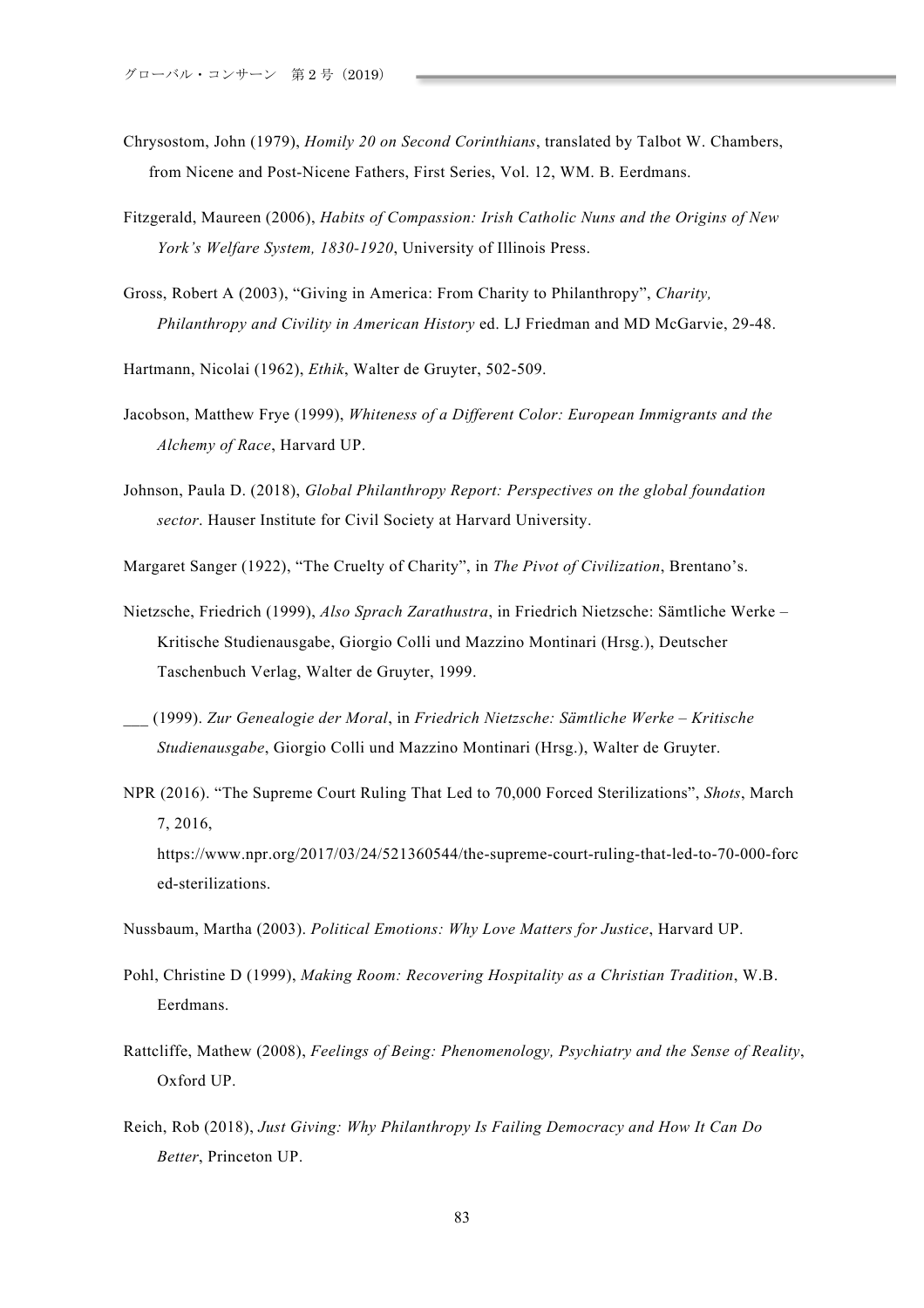- Roothaan, A (2018), "A Pragmatic Ontology of Religious Value Experience: A discussion with Charles Taylor, William James and Max Scheler", in P. Nullens, A. Roothaan, & S. van den Heuvel (eds.), *Theological Ethics and Moral Value Phenomena: The Experience of Values*, Routledge, 17-30.
- Pompey, Heinrich (2011), "Das Engagement für Arme im ausklingenden Mittelalter und in der frühen Neuzeit", in Konrad Krimm (hrsg.): *Armut und Fürsorge in der Frühen Neuzeit*, Thorbecke: 41-68.
- \_\_\_ (2006). "Caritas professionell jedoch "häretisch" Liturgie feierlich jedoch folgenlos? Zur inneren Verbundenheit von Diakonie und Eucharistie sowie von Glauben und Liebe", in Barbara Haslback (hrsg.): *Wer hilft, wird ein anderer: zur Provokation christlichen Helfens; Festschrift für Isidor Baumgartner*: 99-121.
- Soskis, Benjamin (2017), "What If Philanthropy Isn't the Best Way for Rich People to Help Others?", *The Washington Post*, June 30, 2017. https://www.washingtonpost.com/outlook/what-if-philanthropy-isnt-the-best-way-for-rich-pe ople-to-help-others/2017/06/30/88afcb6e-5d15-11e7-9fc6-c7ef4bc58d13\_story.html.
- \_\_\_ (2014), *Both More and No More: The Historical Split between Charity and Philanthropy*, Hudson Institute, October 15th, 2014. https://www.hudson.org/research/10723-both-more-and-no-more-the-historical-split-betweencharity-and-philanthropy.

\_\_\_ (2010), *The Problem of Charity in Industrial America, 1873-1915*, UMI.

- Spaemann, Robert (1989). *Glück und Wohlwollen*. Klett-Cotta, Stuttgart. ( $\lceil \frac{3}{2} \times \sqrt{2} \rceil$ ベルト (2015) 幸福と仁愛––生の自己実現と他者の地平』宮本久雄・山脇直司監訳、 東京大学出版会。)
- Spencer, Herbert (1996), *The Study of Sociology*, in *Herbert Spencer – Collected Writings*, Routledge/Thoemmes Press.

Taylor, Charles (2007), *The Secular Age*, The Belknap Press of Harvard UP.

\_\_\_ (1996). "A Catholic Modernity?" *Marianist Award Lectures*. 10. https://ecommons.udayton.edu/cgi/viewcontent.cgi?article=1009&context=uscc\_marianist\_a ward.

Weise, Elizabeth (2018), "Amazon CEO Jeff Bezos announces \$2 billion fund to build preschools,